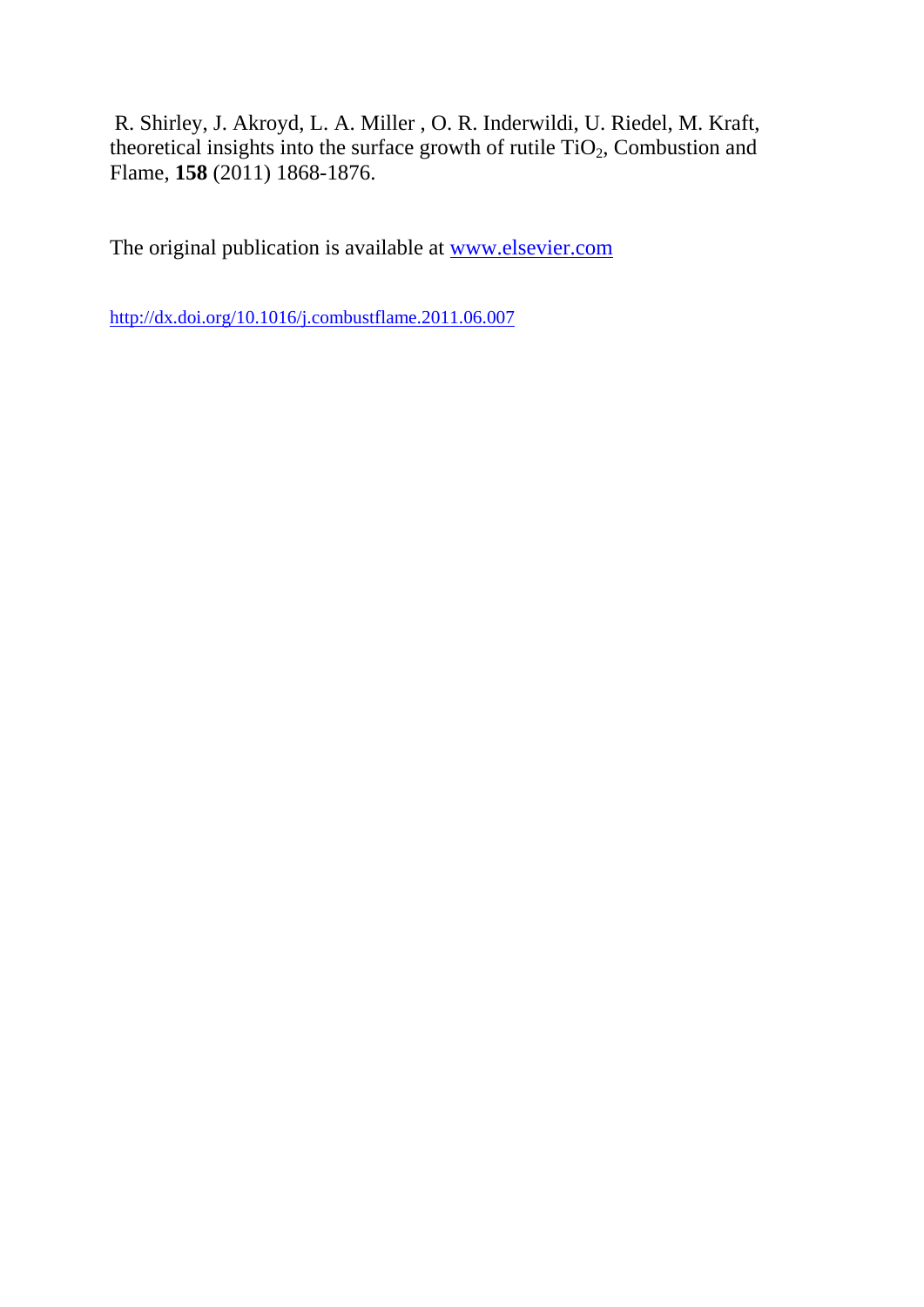# Theoretical insights into the surface growth of rutile  $TiO<sub>2</sub>$

Raphael Shirley<sup>a</sup>, Jethro Akroyd<sup>a</sup>, Luke A. Miller<sup>a</sup>, Oliver R. Inderwildi<sup>c</sup>, Uwe Riedel<sup>b</sup>, Markus Kraft<sup>a,\*</sup>

<sup>a</sup>Department of Chemical Engineering and Biotechnology, University of Cambridge, New Museums Site, Cambridge, UK

<sup>b</sup>Institut für Verbrennungstechnik, Deutsches Zentrum für Luft und Raumfahrt,

Universität Stuttgart, Pfaffenwaldring 38-40, 70569 Stuttgart, Germany

 $c$ Smith School of Enterprise and the Environment, University of Oxford, Oxford, UK

# Abstract

Adsorption of TiCl<sub>4</sub> molecules on the reduced [1 1 0] surface of TiO<sub>2</sub> is investigated using density functional theory with plane wave basis sets and pseudo-potentials. Adsorption energies and barriers are calculated and discussed. The rate of this adsorption process is calculated using transition state theory with estimated vibrational frequencies. Derived activation energies for  $TiCl<sub>4</sub>$  adsorption are associated with significant error bounds, which encapsulate the experimental activation energy for the overall growth process. Quantitative predictions of the rate can not be made based on these theoretical calculations alone, due to sensitive dependence on the vibrational frequencies. Building on the theoretical work presented here and previous experimental results a new kinetic model is constructed consisting of a  $TiCl<sub>4</sub>$ adsorption step followed by a secondary reaction with gaseous  $O_2$ . Simulations of a plug flow reactor are used to fit the kinetic constants for the rate limiting adsorption step. Unlike the previous phenomenological models, this new Eley-Rideal model is under the theoretical limit at all conditions and contains a physically motivated dependence on gas phase concentrations.

Keywords: Surface growth, Titanium dioxide, Titanium tetrachloride

Preprint submitted to Combustion and Flame June 9, 2011

<sup>∗</sup>Corresponding author

Email address: mk306@cam.ac.uk (Markus Kraft)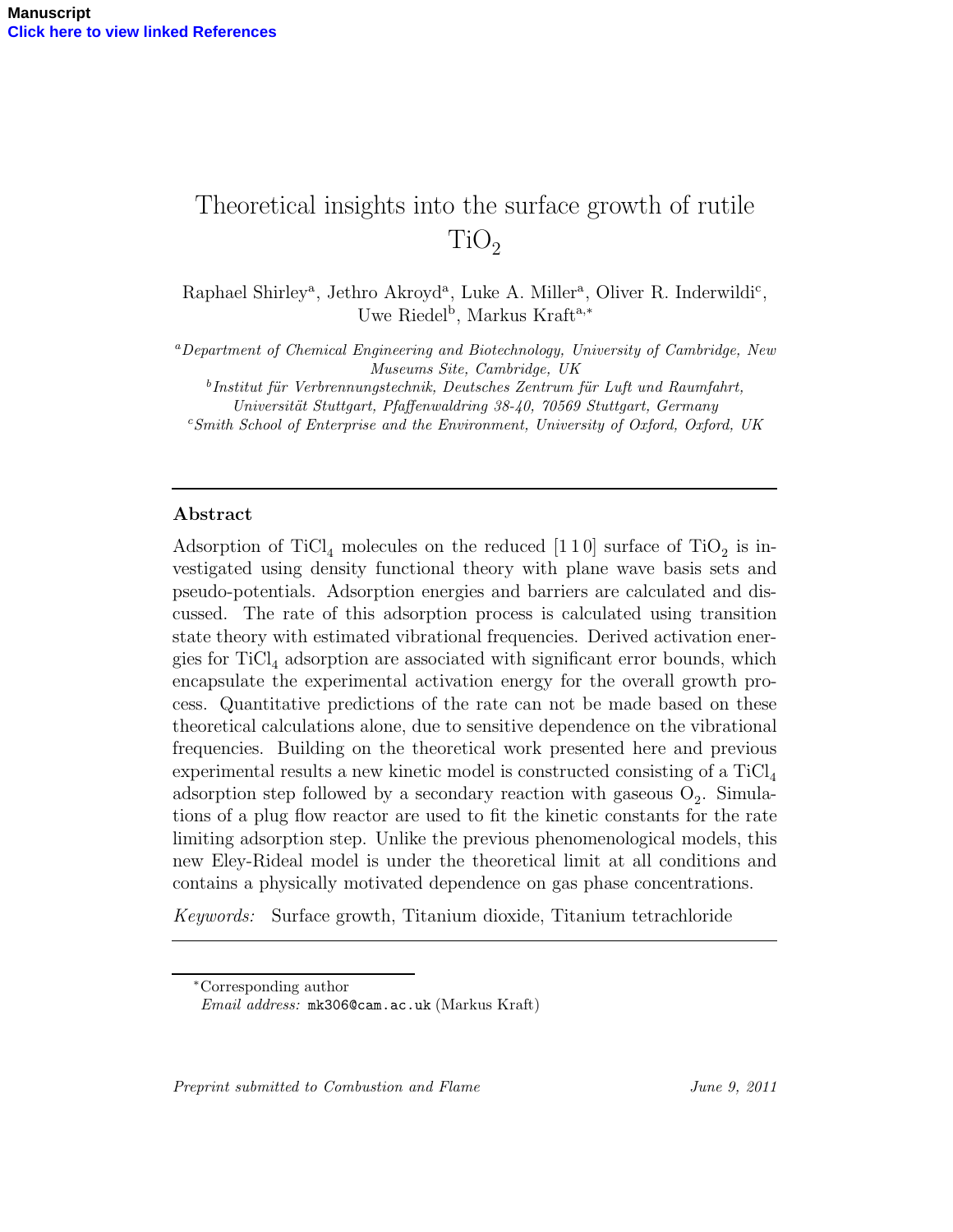#### 1. Introduction

Titanium dioxide  $(TiO_2)$  is widely used as a pigment, as a catalyst support, and as a photocatalyst. The combustion of titanium tetrachloride  $(TiCl<sub>4</sub>)$  to synthesise  $TiO<sub>2</sub>$  nanoparticles is a multi-million tonne per year industrial process [1]. Typical operating conditions involve purified  $TiCl<sub>4</sub>$ being oxidised at high temperatures (1500–2000 K) in a pure oxygen plasma or flame to produce  $TiO_2$  particles [2, 3].  $TiO_2$  crystallises in three different forms: rutile, anatase and brookite. Rutile is tetragonal and fully described by three parameters:  $a, c$  and,  $u$ . The parameters  $a$  and  $c$  are shown in Figure 1, u defines the fractional coordinate of the O atom.



Figure 1: Unit cell of rutile  $TiO<sub>2</sub>$  and the stoichiometric [110] surface. Titanium atoms are white, oxygen atoms are black. The oxygen atoms at the top of (b) we call bridging oxygen atoms. When there is no oxygen atom present we refer to the site as an oxygen vacancy.

The majority of titania is produced in the rutile form because it is the most stable and has the highest refractive index. These qualities are both crucial for its application as a pigment; gaining the ability to control them is a major technological challenge. The chloride process is well established but we still lack a full understanding of how particles incept and grow. Controlling particle size distributions and other important particle properties depends on a fundamental understanding of particle growth.

This work is concerned with surface growth, the rate of which is not well understood. Simulations conducted so far [4, 5, 6, 7, 8], have relied on the first-order rate expression measured by Ghoshtagore [9] at 673–1020 K: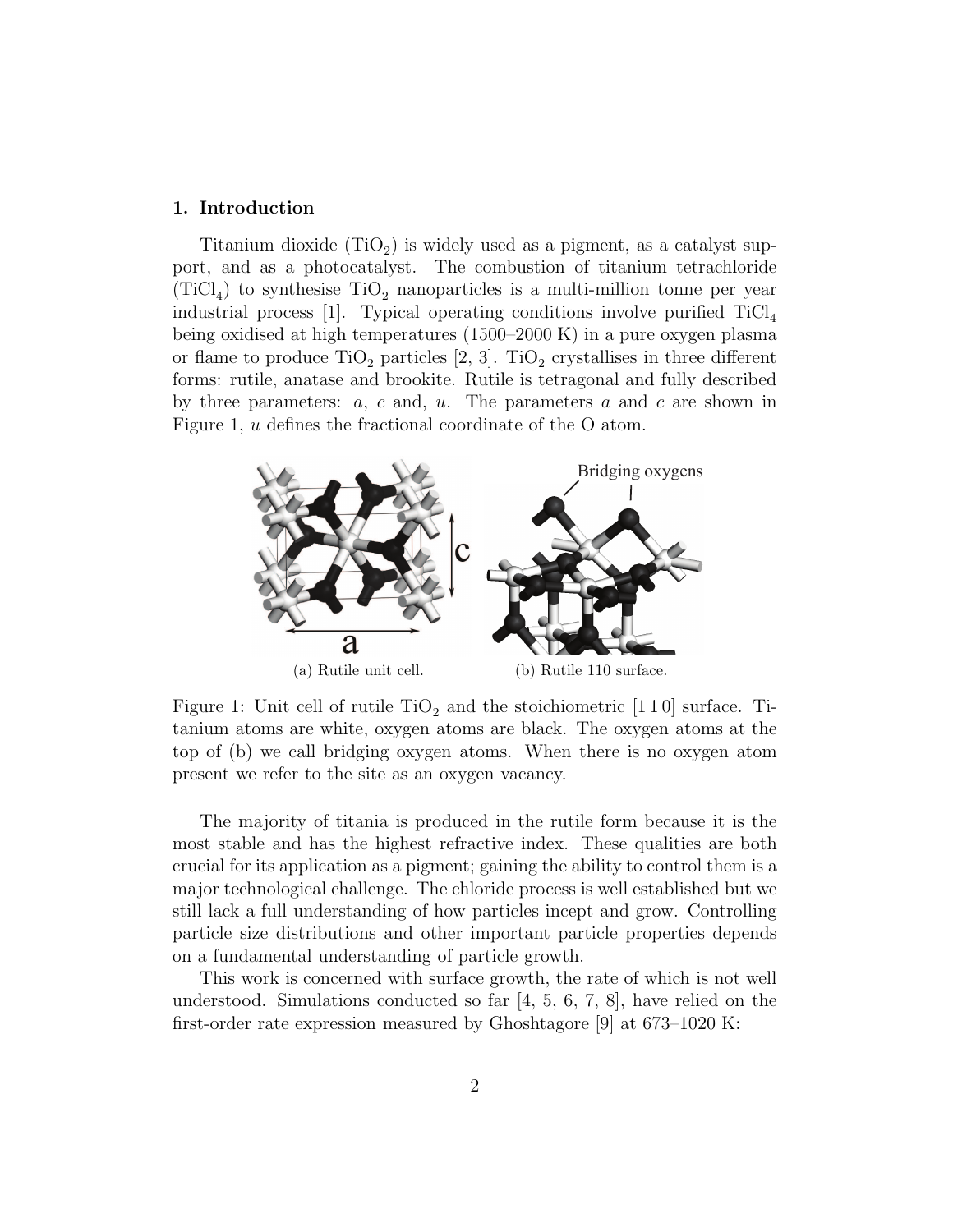$$
\frac{\mathrm{d}N_{\mathrm{TiO}_2}}{\mathrm{d}t} = A \left[ \mathrm{TiCl}_4 \right] 4.9 \times 10^3 \mathrm{cm s}^{-1} \times \exp\left(\frac{-74.8 \mathrm{kJ/mol}}{k_{\mathrm{B}}T}\right) \tag{1}
$$

where  $N_{\text{TiO}_2}$  is the amount of TiO<sub>2</sub> deposited, A is the surface area, and  $[TiCl_4]$  is the concentration of gas phase  $TiCl_4$ . However, recent work has cast doubt on this rate [10], which is often applied well beyond the conditions at which it was attained. Given the importance of surface growth to the overall synthesis process it is imperative to improve our estimate for the overall rate. Competition between gas phase and surface reaction in the particle formation process is critical to particle properties [4]; any modelling investigation is dependent on accurate rates. Theoretical investigations have suggested that surface growth may be important in phase determination [11]. Furthermore, additives will likely have an impact on surface growth rates [12, 13, 14] and a detailed molecular model of surface reactions is required to investigate this.

The major experimental conclusion of Ghoshtagore [9] is that an Eley-Rideal model is operating with atomic oxygen as the chemisorbed species and molecular  $TiCl<sub>4</sub>$  colliding on the surface from the gas phase. However, the more recent work by Smith et al. [15] claims that the surface can grow by reaction of gaseous  $O_2$  with the reduced surface. They provide useful information about the  $O_2$  adsorption step, arguing that it is reaction of molecular oxygen in the gas phase with  $Ti^{3+}$  ions on the surface that is the rate limiting step. The latter work does not suggest a mechanism for taking  $TiCl<sub>4</sub>$  out of the gas and is concerned with conditions that are different to those in an industrial reactor given that no  $TiCl<sub>4</sub>$  is present. Figure 2 shows the different conditions used in experiments and industry, and highlights the need for a versatile surface growth model.

The best investigated surface of  $TiO<sub>2</sub>$  is [110], a full review which is given in Diebold [16]. This is partly because it is the most stable surface and therefore has the largest area on the minimum energy crystal [17]. There are fewer investigations into the other surfaces but key processes may be similar across all faces. The adsorption of  $H_2O$ , CO and other species onto this surface has been investigated using Density Functional Theory (DFT) as it is applied in this work [18, 19, 20].

Cl adsorption and desorption on [1 1 0] has been investigated theoretically using DFT [21]. This study was a first attempt at understanding the overall surface growth process. It mentions the importance of  $TiCl<sub>4</sub>$  adsorption but does not investigate it. Since the rate has been found to be first order with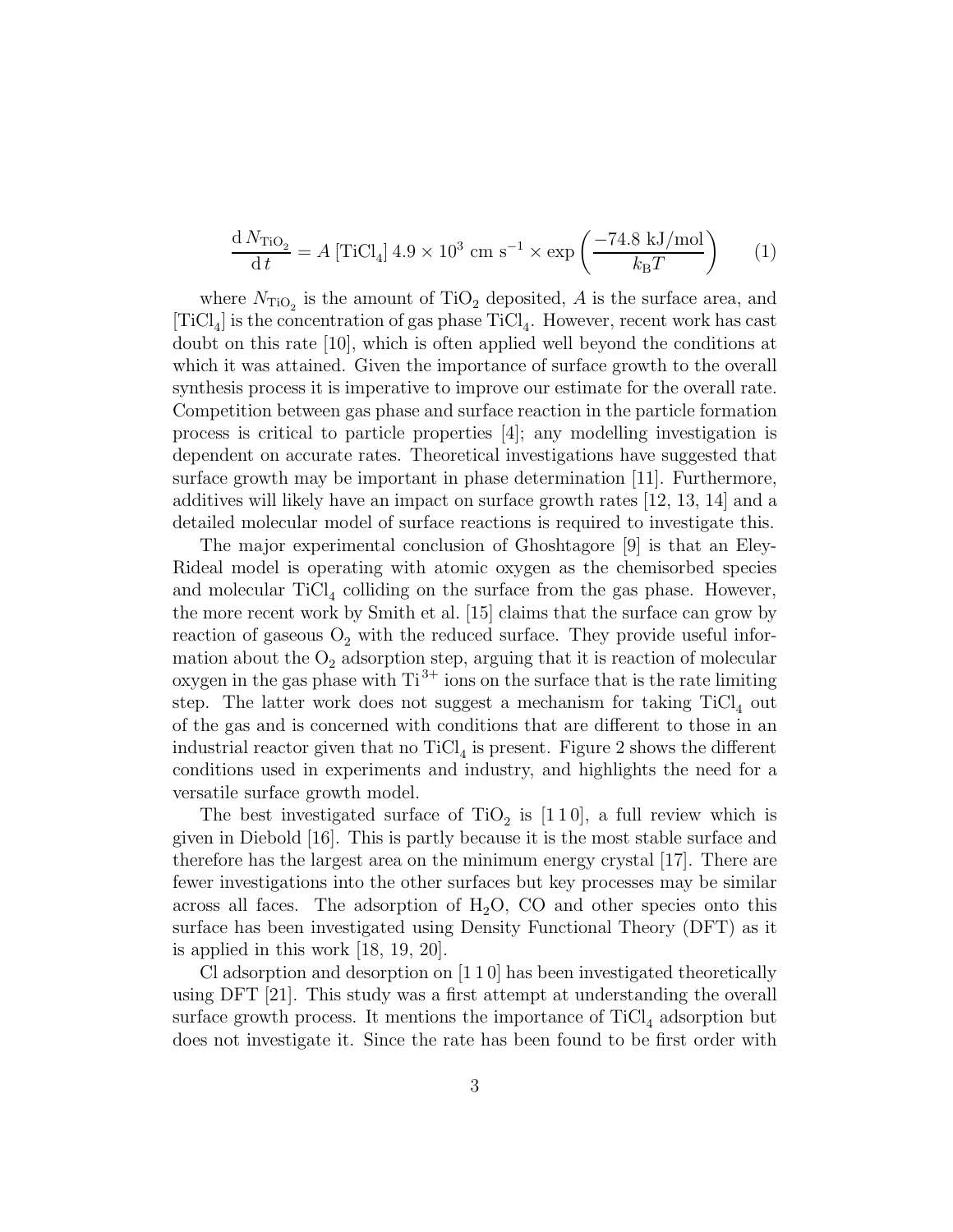

Figure 2: The work is motivated by concern over the application of the experimentally measured surface growth rates of Ghoshtagore [9] to industrial operating conditions, where it has been applied in previous models.

respect to  $\text{TiCl}_4$  concentration [9], and since this species is the most abundant Ti species at industrial temperatures, its adsorption is likely to be a critical process.

The first aim of this work is to investigate the atomistic processes involved in  $TiCl<sub>4</sub>$  adsorption. This will allow us to determine the rough form any kinetic model should take. Comparisons will be made between theoretical rates in limiting cases in order to test current assumptions about surface growth. The second aim is to construct a kinetic model for surface growth. Simulations of particle formation and growth will be conducted using the moment method with interpolative closure [22], and a simplified particle population balance model, which assumes coalescent aggregation. These simulations will be used to compare the new model to experiment and to optimise surface growth rates that are consistent with both the experiment data and the other components of the model. This process is a first attempt to produce order of magnitude estimates for relative rates. It will not yield accurate values for parameters but will highlight areas where understanding is most lacking. This will allow us to provide a kinetic model that is motivated by an understanding of the atomistic processes involved, and capable of reproducing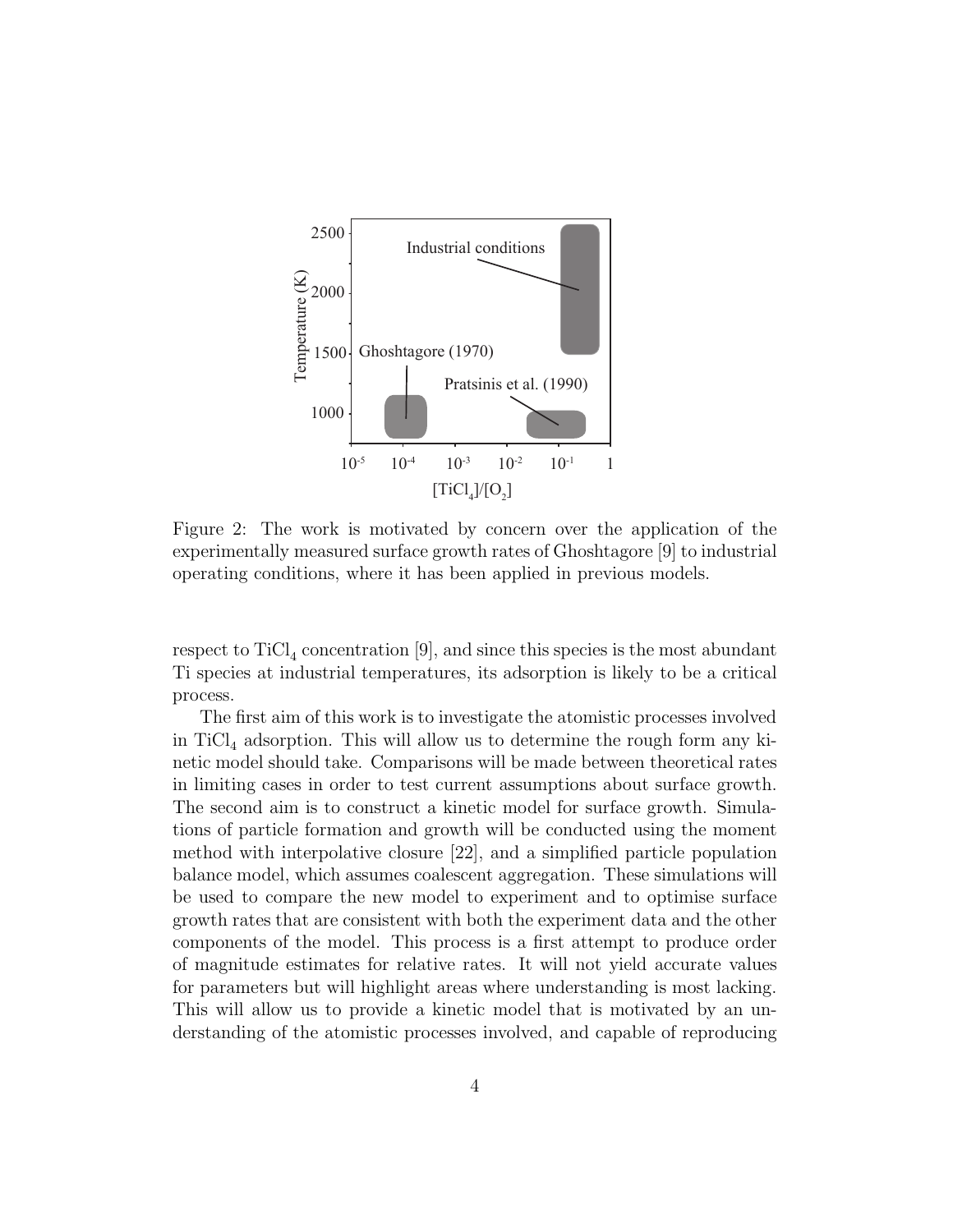experimentally observed rates. The availability of multiscale models where each process has been validated in this way will facilitate future detailed particle simulations [23, 24], and simulations of nanoparticle formation in reacting flow [25, 26, 27, 28].

# 2. Computational method

This section summarises the theoretical tools used in the paper and details the convergence studies conducted in order to find suitable settings for the calculations. The CASTEP [29] software package is used for all the atomistic simulations. This uses pseudo-potentials and plane wave basis sets. The calculations are performed using the Perdew-Burke-Ernzerhof (PBE) [30] Generalised Gradient Approximation (GGA) functional. This functional has recently been shown to successfully reproduce bond lengths and energies [11]. Vanderbilt ultra-soft pseudo-potentials [31] are used to represent the core electrons.

# 2.1. General parameters

This section describes convergence studies with respect to the key calculation parameters; basis set size, and k-point spacing. All calculations use a basis set cutoff energy of 400 eV which agrees with values found in the literature for similar systems [32]. A cutoff of 400 eV was chosen after a convergence study with respect to surface energies, where errors due to basis set truncation were converged to  $< 0.01$  eV. A 4  $\times$  4  $\times$  1 Monkhorst-Pack grid [33] is used to derive a uniform set of irreducible k-points in reciprocal space. For transferability between systems of varying size, we refer to the **k**-point spacing, which is found to be converged for  $TiO<sub>2</sub>$  surface systems at a value of  $\leq$  0.04 Å<sup>-1</sup> in all spatial directions.

Spin-polarized calculations are used throughout. All the structures investigated changed only slightly when separately optimised for singlet and triplet states. The difference in energy between the optimised geometries at both spin states was uniformly  $< 0.01$  eV.

#### 2.2. Boundary conditions

We use a  $Ti_{24}O_{48}$  periodic supercell with a 15 Å vacuum slab and six  $TiO_2$ layers. Figure 3 shows convergence of surface energy with respect to number of layers. We are converged in terms of absolute energies to within  $0.05 \text{ J m}^{-2}$ , which is sufficient for the energy differences we are calculating. Previous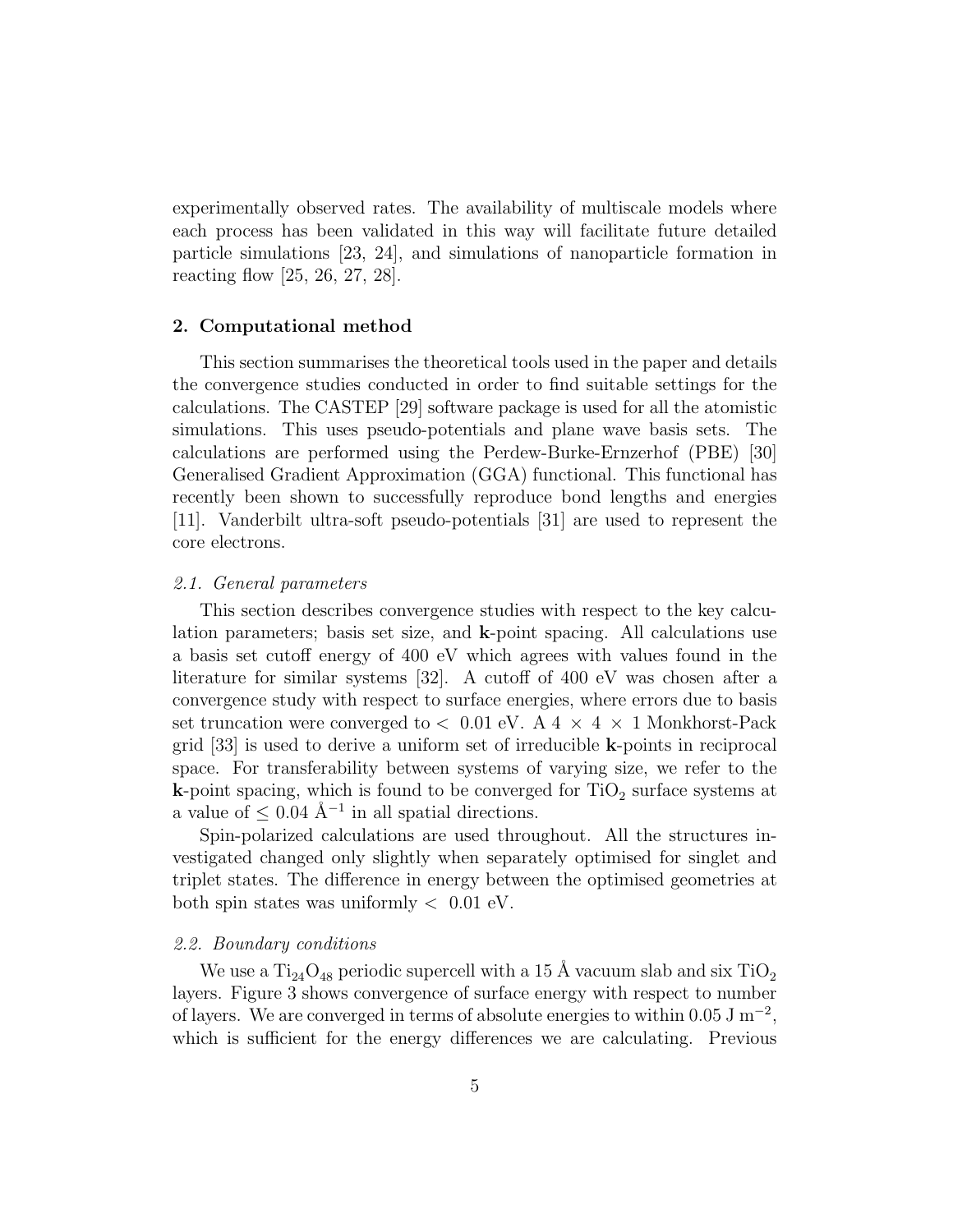studies have restrained lower atoms in order to enforce the bulk geometry, however this leads to a strained cell and could introduce errors in surface energies. We allow all atoms to relax fully. There is some disagreement in the literature regarding the appropriate action here, with Kiejna et al. [32] recommending full relaxation of the outer surface layers and Hameeuw et al. [34] doing the opposite. All the convergence criteria used here are in broad agreement with the recommendations of Kiejna et al. [32].



Figure 3: The calculated surface energy as a function of number of layers. The graph oscillates due to alternating alignment and non-alignment of bridging oxygens. It is possible to estimate the converged value based on only a small number of calculations on smaller films. We are interested in relative values which show weaker dependence on the number of layers.

The largest source of error is probably due to lateral interaction of  $TiCl<sub>4</sub>$ molecules with their image in the neighboring supercell. Figure 4 shows the interaction energy of isolated  $TiCl<sub>4</sub>$  molecules with respect to separation. Equation 2 can be used to calculate lateral interaction energy using the data presented in Figure 4.

$$
E_{\text{lat}} = \sum_{m} c_m V_m,\tag{2}
$$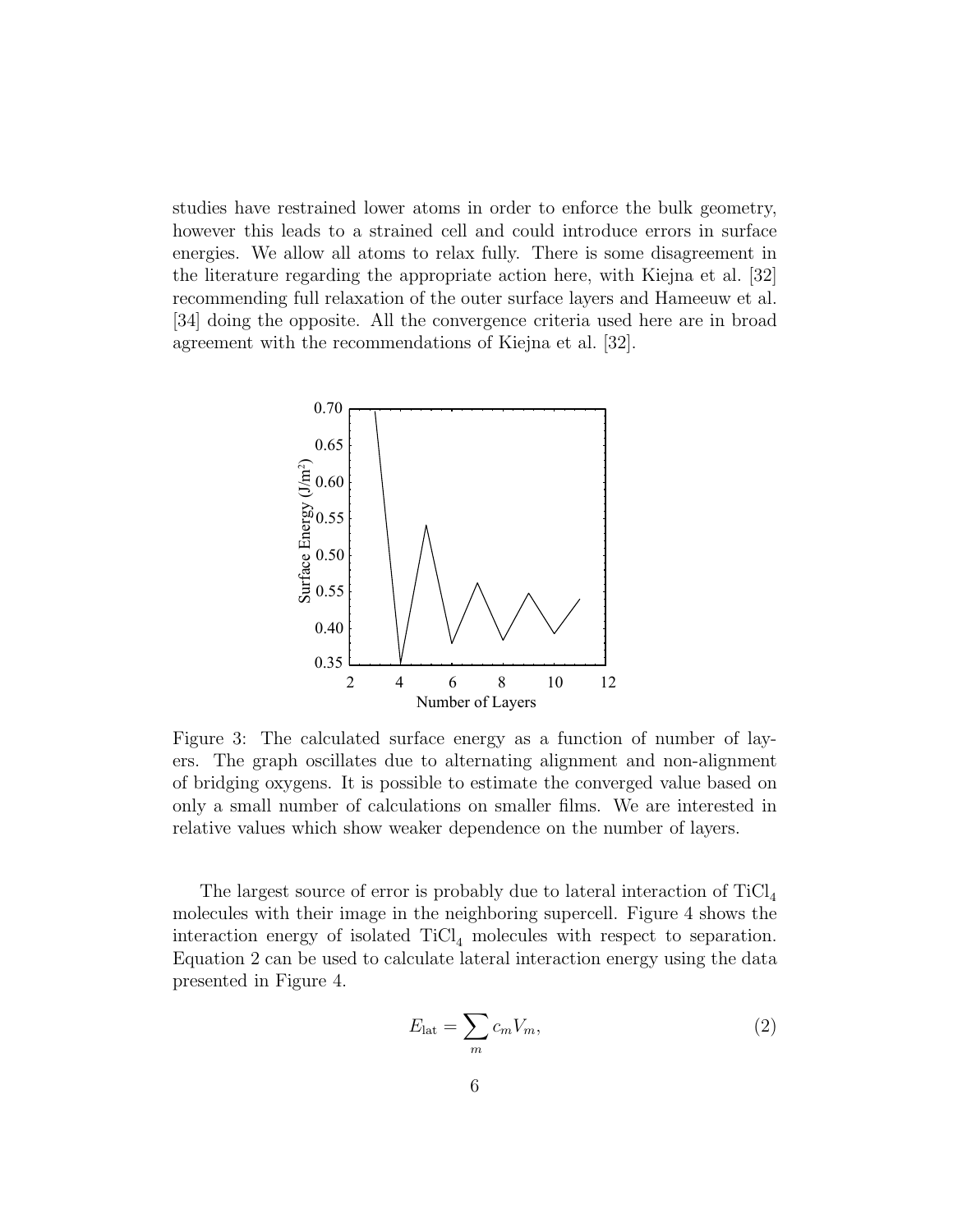where  $c_m$  is the number of each interaction type m, and  $V_m$  is the energy of the interaction. Each adsorbed  $TiCl<sub>4</sub>$  effectively interacts with four adjacent mirror images, two in one direction and two in the other. The total of these four lateral interactions is  $(2 \times 2.7 + 2 \times 3.1)$  kJ/mol, summing to  $\approx$  +12 kJ/mol. It is difficult to ascertain the errors this will introduce to the transition state and adsorption energies. These errors are likely to be systematic and it is possible that lateral interactions will cancel out when calculating energy differences.



Figure 4: Interaction energy between two  $TiCl<sub>4</sub>$  molecules in a large cell as a function of Ti atom separation from single point calculations. The supercell sizes used here to calculate adsorption energies correspond to lateral interaction energies of 2.7 kJ/mol and 3.1 kJ/mol in the two respective directions. Lateral interactions are probably the largest source of error.

# 3. Density functional theory investigations

This section describes investigations in to possible adsorbed structures for TiCl<sub>4</sub>, and calculations of the energetics and rate for TiCl<sub>4</sub> adsorption on to an oxygen vacancy. The aim of this section is to investigate two possible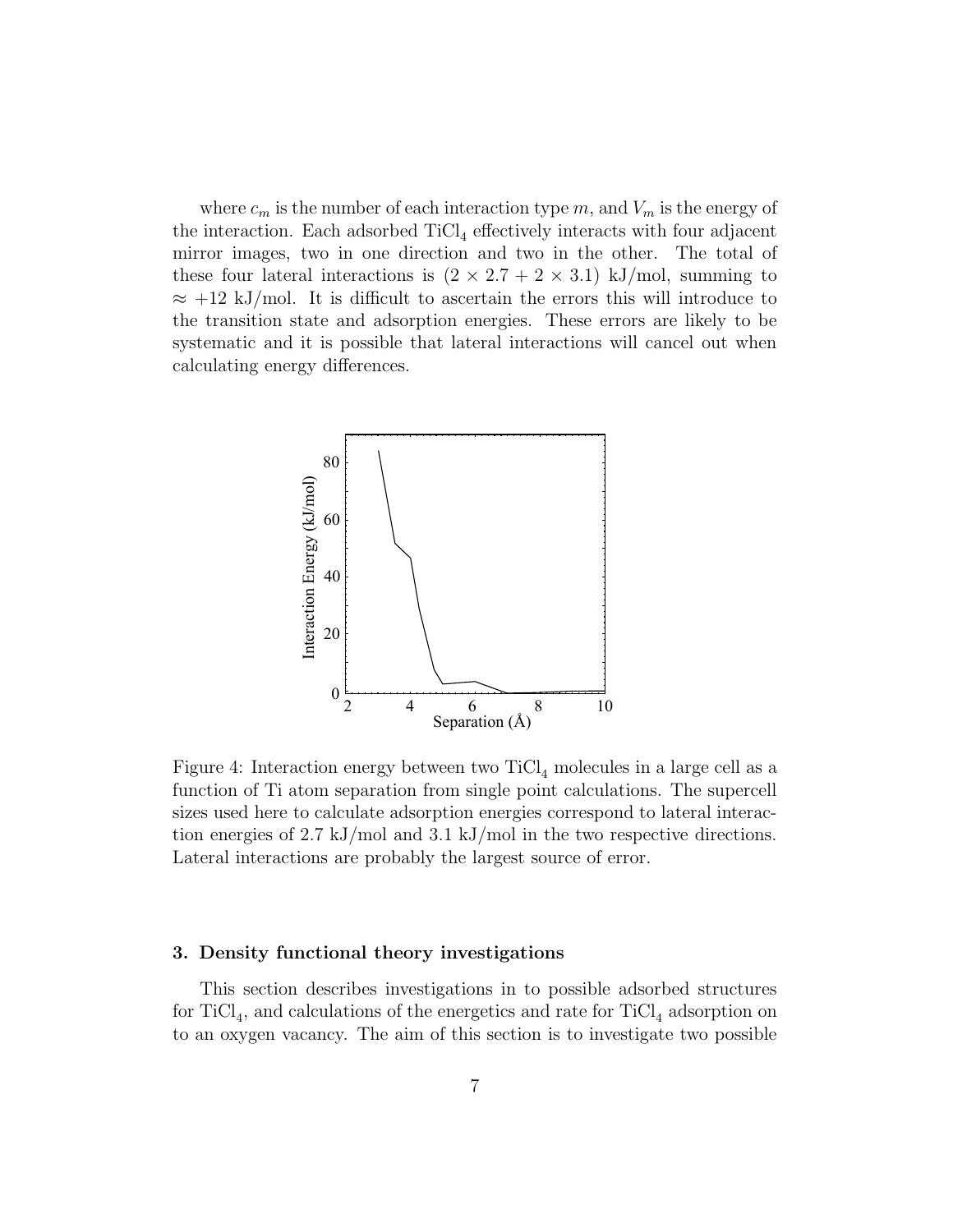hypotheses; that oxygen vacancies are the principle reactive site and that adsorption of  $TiCl<sub>4</sub>$  on to them is the rate limiting step.

These hypotheses are made based on some results from the literature. Oxygen vacancies are one of the most common defect sites on rutile [1 1 0] [35]. Many people have suggested they are likely to be important reactive sites [36, 21, 37]. Previous work reports that oxygen coverage is a crucial factor for surface growth [21, 8]. More generally, it is widely known that the reactivity of any oxide surface depends on the extent to which surface ions are coordination unsaturated [38].

# 3.1. The structure of adsorbed  $TiCl<sub>4</sub>$

We investigated possible adsorbed states by placing  $TiCl<sub>4</sub>$  in various configurations around bridging oxygen atoms and vacancy sites, and then optimising the geometry with respect to total energy for the two lowest spin states. Figure 5 shows the only structure for adsorbed  $TiCl<sub>4</sub>$  that we found. All the initial configurations we tried either optimised into this chemisorbed state, moved away from the surface, or failed to converge. We could not find a local minimum for  $TiCl<sub>4</sub>$  on a bridging oxygen.

# 3.2. The energetics and kinetics of  $TiCl<sub>4</sub>$  adsorption

The DFT simulations presented above indicate that vacancies may be a preferential adsorption site. We now investigate the potential energy surface for a gas phase  $TiCl<sub>4</sub>$  molecule approaching and adsorbing at one of these vacancy sites. The results of these calculations are used with transition state theory to investigate some limiting cases in order to put bounds on the Arrhenius parameters of this process in an attempt to falsify the hypothesis that it is the rate limiting step.

#### 3.2.1. Adsorption energy

The adsorption energy is calculated using,

$$
\Delta E_{\text{adsorption}} = E_{\text{surface } + \text{adsorbed species}} - E_{\text{surface } + \text{desorbed species}}.\tag{3}
$$

The adsorption energy from this calculation is −117 kJ/mol. If lateral interaction energies are similar in the two right hand terms of Equation 3 there will be some cancelation of lateral interaction energies. This adsorption process is significantly exothermic. Consider that the initial decomposition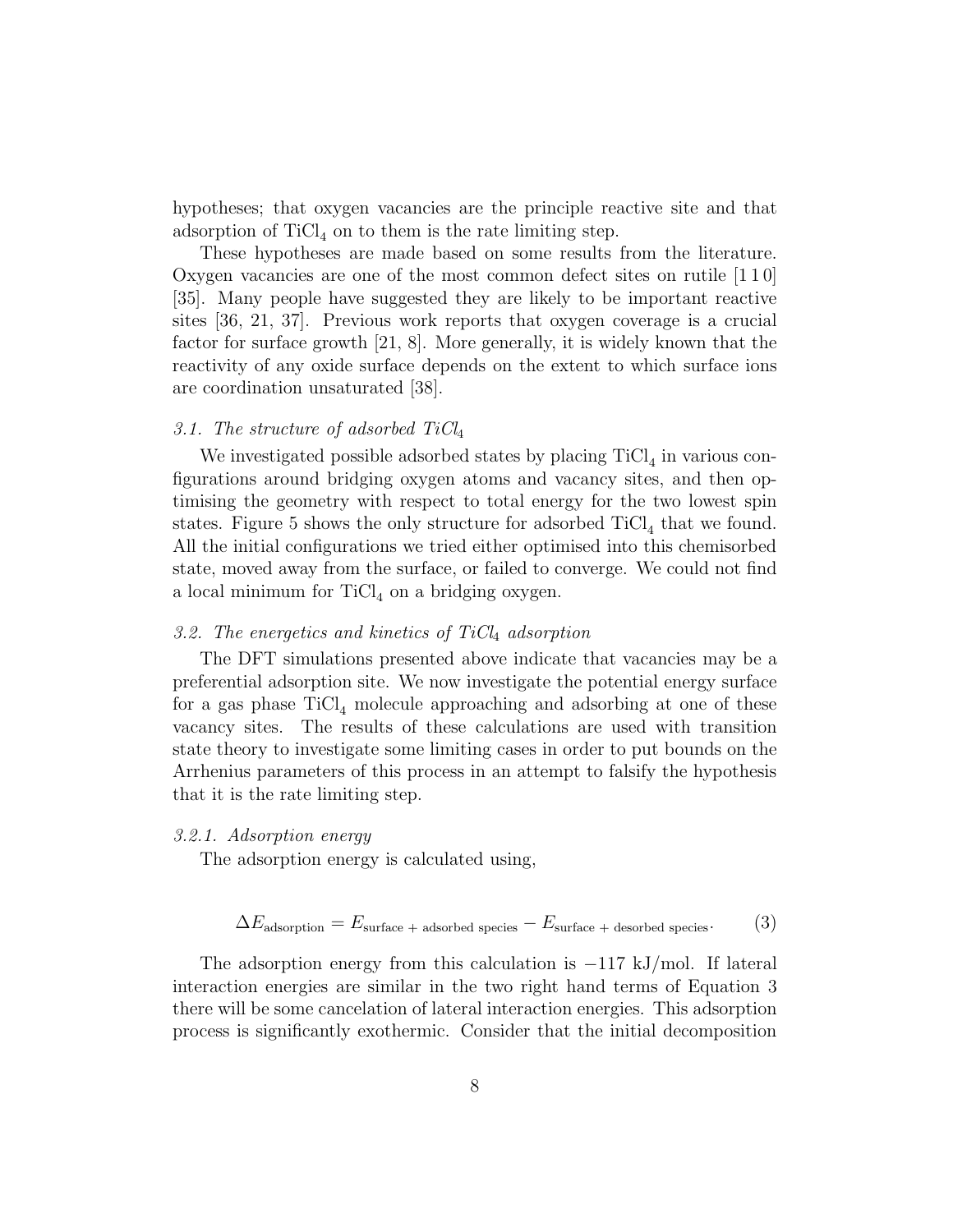

Figure 5: Optimised adsorbate structure shown on a 6 layer supercell. A copy of the optimised structure with an expanded view is also shown to demonstrate the proximity of adjacent adsorbed  $TiCl<sub>4</sub>$  molecules. Oxygen atoms are black, titanium atoms are white. The  $TiCl<sub>4</sub>$  molecule atop the surface is all white.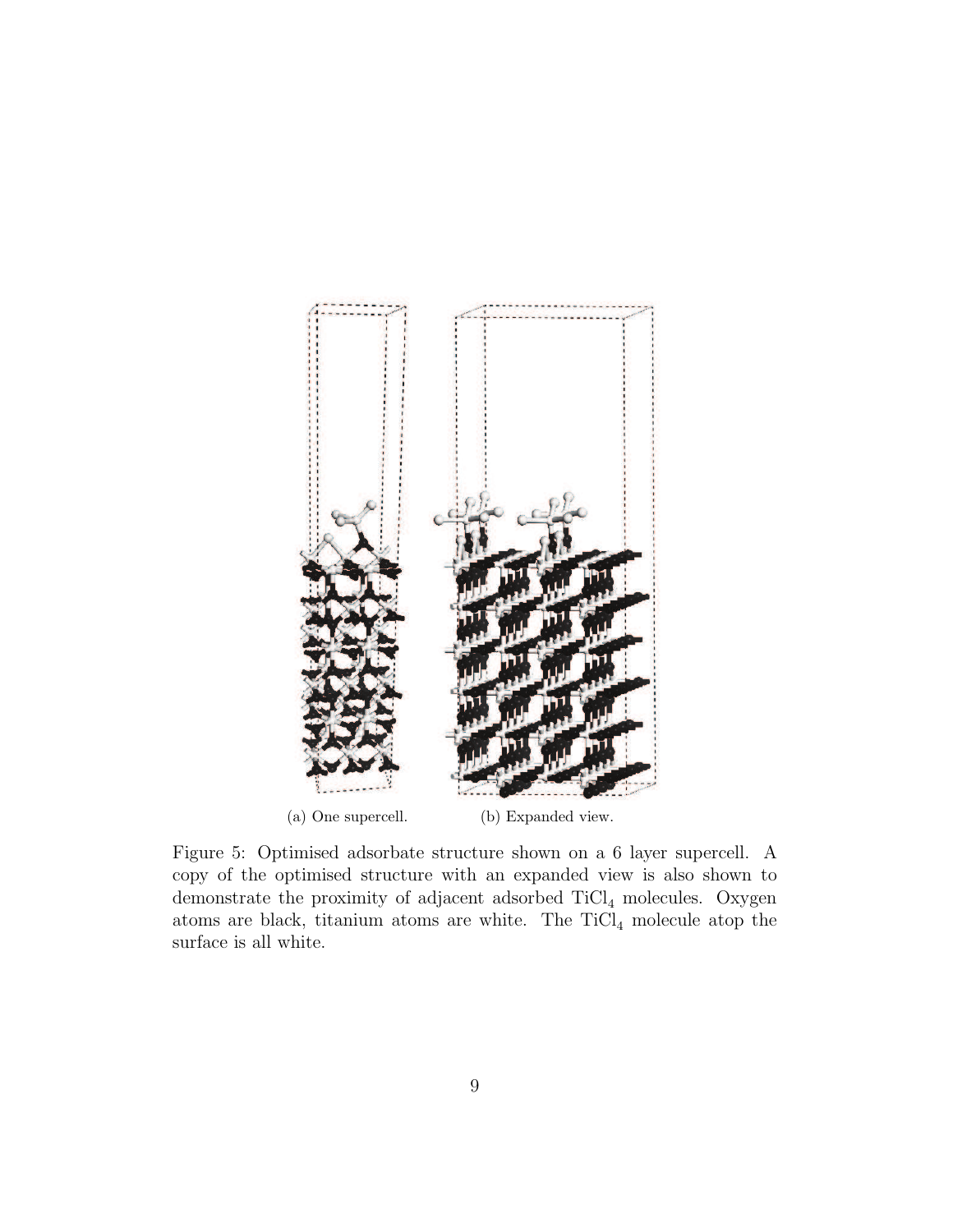of TiCl<sub>4</sub> as measured by Herzler and Roth [39] is endothermic by 387 kJ/mol at 298 K. Given that Pratsinis et al. [40] measures the overall activation energy as  $88.8 \mathrm{~kJ/mol}$ ,  $\mathrm{TiCl}_4$  consumption is clearly auto-catalysed by surface growth.

# 3.2.2. Energy barrier

Energy barriers correspond to saddle points on the potential energy surface. Here, we use the approach of Govind et al. [41] to locate the saddle point involved in the adsorption of  $TiCl<sub>4</sub>$  on to an oxygen vacancy. We perform a Linear Synchronous Transit (LST) maximisation followed by a Conjugate Gradient (CG) minimisation. The linear path is based on an initial optimised geometry of  $TiCl<sub>4</sub>$  desorbed from the surface and a final geometry of it adsorbed as in Figure 5. Further refinement can be made by performing a Quadratic Synchronous Transit (QST) maximisation followed by a CG minimisation. At the end of each step the average force on nuclei indicates how far from the saddle point the geometry is.

The potential energy surface in these simulations is highly multimodal and finding the saddle point to high accuracy is challenging. Figure 6 shows the result of a single LST/CG step, which gives a barrier of  $25 \text{ kJ/mol}$ . Alternatively, a further QST/CG step locates a point on the potential energy surface at 43 kJ/mol. However, forces on the atoms after one LST/CG step are lower (0.2 eV/Å) than after the subsequent  $\text{QST/CG}$  step (0.4 eV/Å), indicating the point at 43 kJ/mol is further from the saddle point where all forces are necessarily zero.

Forces on atoms are lower at the barrier at 25 kJ/mol, and we therefore recommend this value for the barrier but readers must be aware that the two values differ by 18 kJ/mol, and therefore the barrier of 25 kJ/mol should be considered a rough estimate. This is taken into account in Table 1, where errors in the barrier are propagated through to the activation energy by investigating barriers of 5 kJ/mol, 25 kJ/mol, and 45 kJ/mol. This energy barrier of  $TiCl<sub>4</sub>$  adsorption on an oxygen vacancy, 25 kJ/mol, is a similar order of magnitude albeit lower than the overall, 74.8 kJ/mol, activation energy fitted by Ghoshtagore [9]. Note that when referring to observed/fitted Arrhenius models we speak of an 'activation energy',  $E_a$ , and when referring to the physical barrier we use the term 'energy barrier',  $E<sub>b</sub>$ . A large part of the observed activation energy comes from the temperature dependence introduced by the partition functions in transition state theory and not from the actual energy barrier. We will now calculate the temperature dependence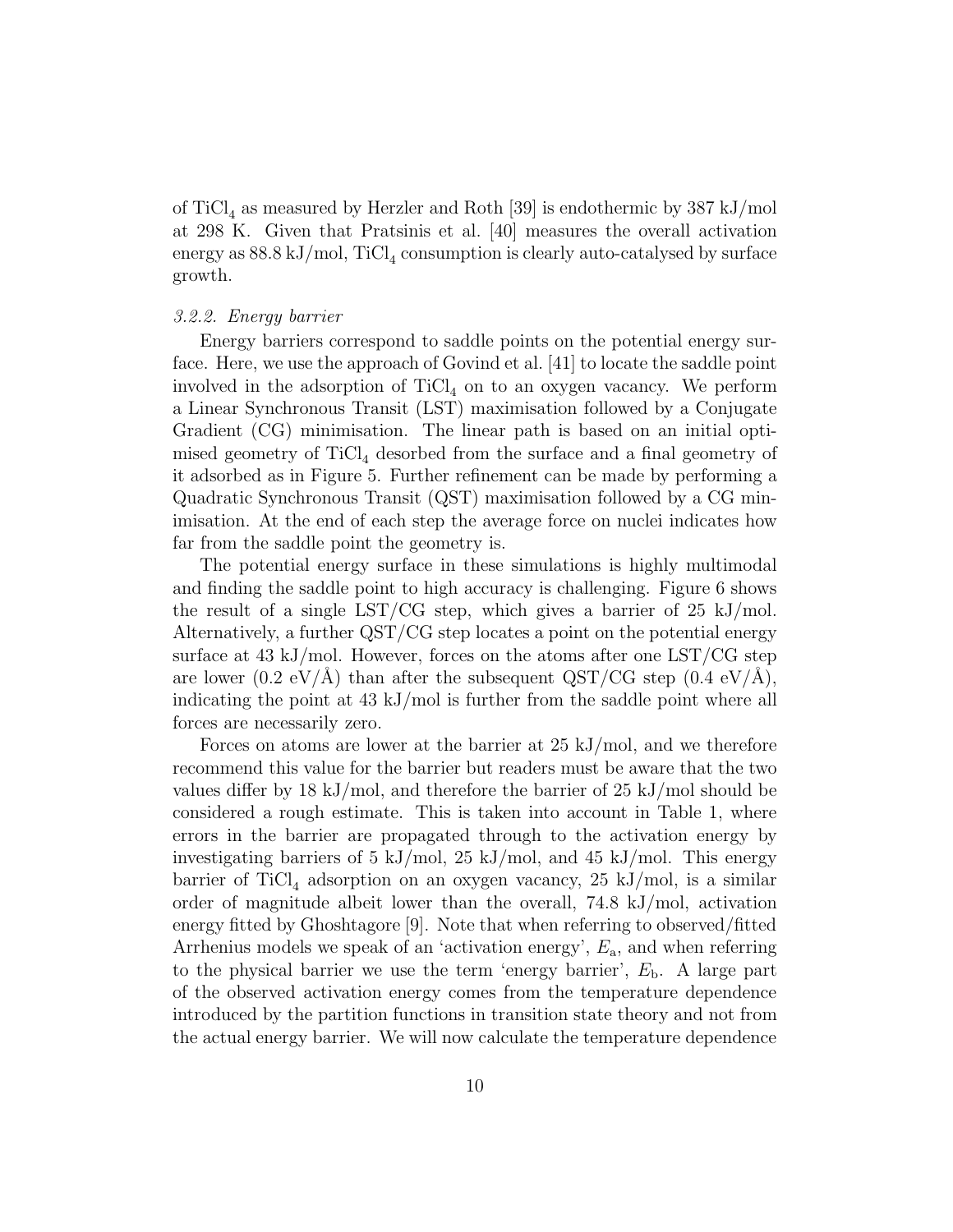

Figure 6: The energy as a function of reaction coordinate (fractional position along linear path). The main line shows the linear synchronous transit step. The dashed line from the peak of the linear step shows a conjugate gradient step which leads to a significant reduction in energy (from 207 kJ/mol to 25 kJ/mol). The energy scale is defined such that the energy of the desorbed species is 0. Precise energies and geometries are available as CASTEP output files in the Supporting Information.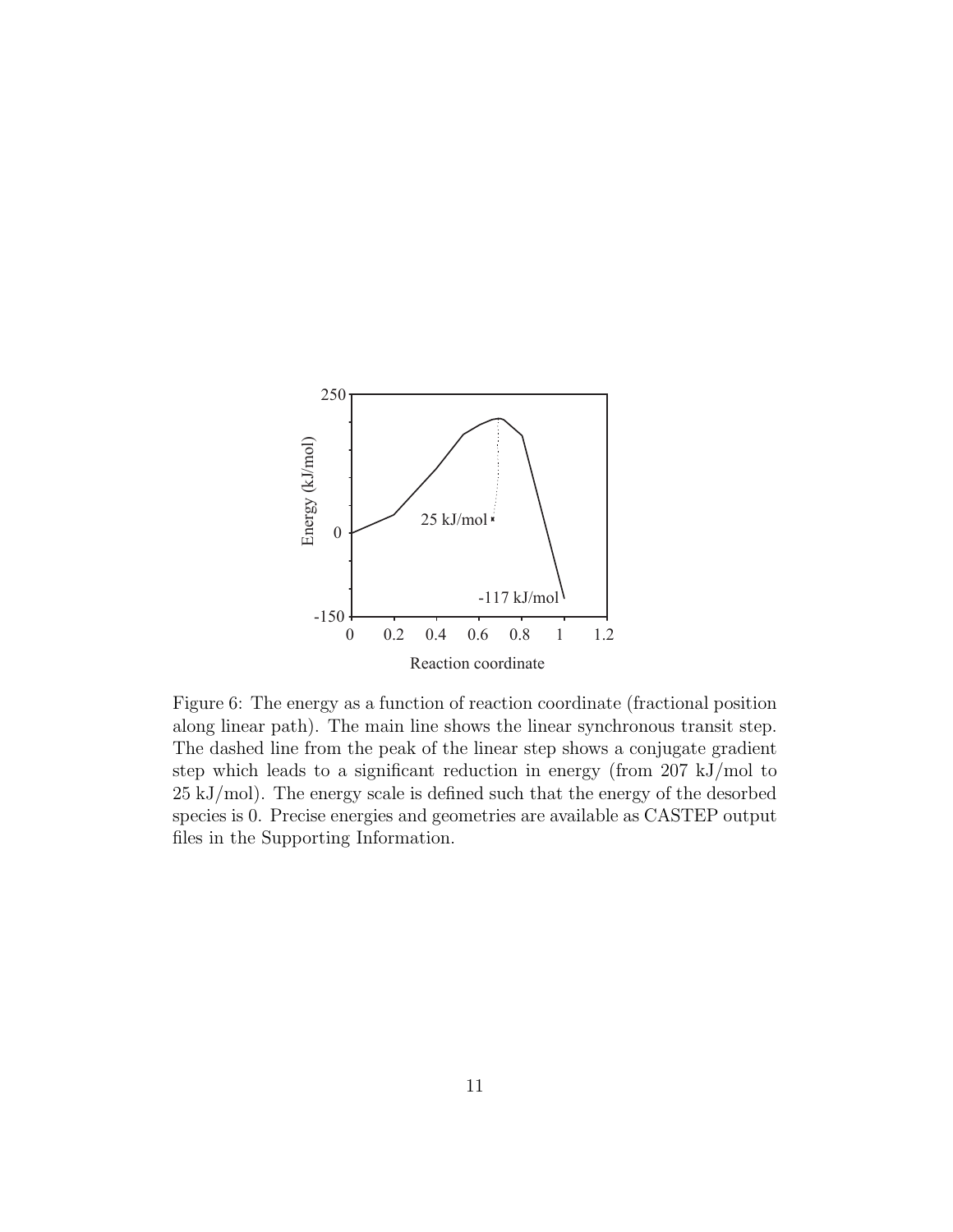of the overall rate in order to properly test compatibility with Ghoshtagore  $|9|$ .

# 3.2.3. Adsorption rate

Rates of adsorption can be estimated using classical transition state theory,

$$
k_{\text{TST}} = \frac{k_{\text{B}}T}{h} \frac{Q^{\ddagger}}{Q_{\text{rot}}Q_{\text{vib}}\left(Q_{\text{trans}}/V\right)} \exp\left(\frac{-E_{\text{b}}}{k_{\text{B}}T}\right),\tag{4}
$$

where  $Q^{\ddagger}$  is the partition function of the transition state,  $Q_{\rm rot} Q_{\rm vib} (Q_{\rm trans}/V)$ is the partition function of the gaseous species, composed of a rotational  $(Q_{\text{rot}})$ , vibrational  $(Q_{\text{vib}})$ , and translational  $(Q_{\text{trans}}/V)$  contribution, and  $E_{\text{b}}$ is the energy barrier to adsorption. The translational partition function is divided by the volume occupied by the molecule,  $V$ , in order to give the rate constant in terms of concentrations. When calculating  $Q_{\text{vib}}$  we take the classical minimum as the zero of energy so that  $E<sub>b</sub>$  does not require a zero point correction. If we assume that all the transition state modes are vibrations then  $Q^{\ddagger}$  will have five more vibrational modes than  $Q_{\text{vib}}$ . In order to calculate predictive quantitative rates it might be necessary to consider rotations in the transition state but for the purposes of inspecting bounds on the Arrhenius parameters this assumption is sufficient. All of the partition functions are simple functions of temperature and can be found in any statistical mechanics text book [42].

The geometry of the transition state found in the previous section was not sufficiently optimised to give a single imaginary frequency. Despite this inaccuracy it is still possible to consider some limiting cases. If we estimate the new vibrational frequencies of the transition state by assuming they are all equal to the lowest frequency for any molecule investigated in West et al.  $[43]$  (14.1 cm<sup>-1</sup>), and assume the original molecular frequencies are unchanged, we can calculate an order of magnitude estimate for the rate. This approximation will not be accurate but it allows us to investigate the effect of frequencies on the kinetic parameters and find bounds for their values. This estimate will be an upper limit given that we use a low frequency for all the new modes. We calculate  $k_{\text{TST}}$  over the range 500–1600 K and fit an Arrhenius form  $(k = A \exp(E_a/k_B T))$  to it. Figure 7 shows the calculated rate alongside the fitted rate given by Equation 5,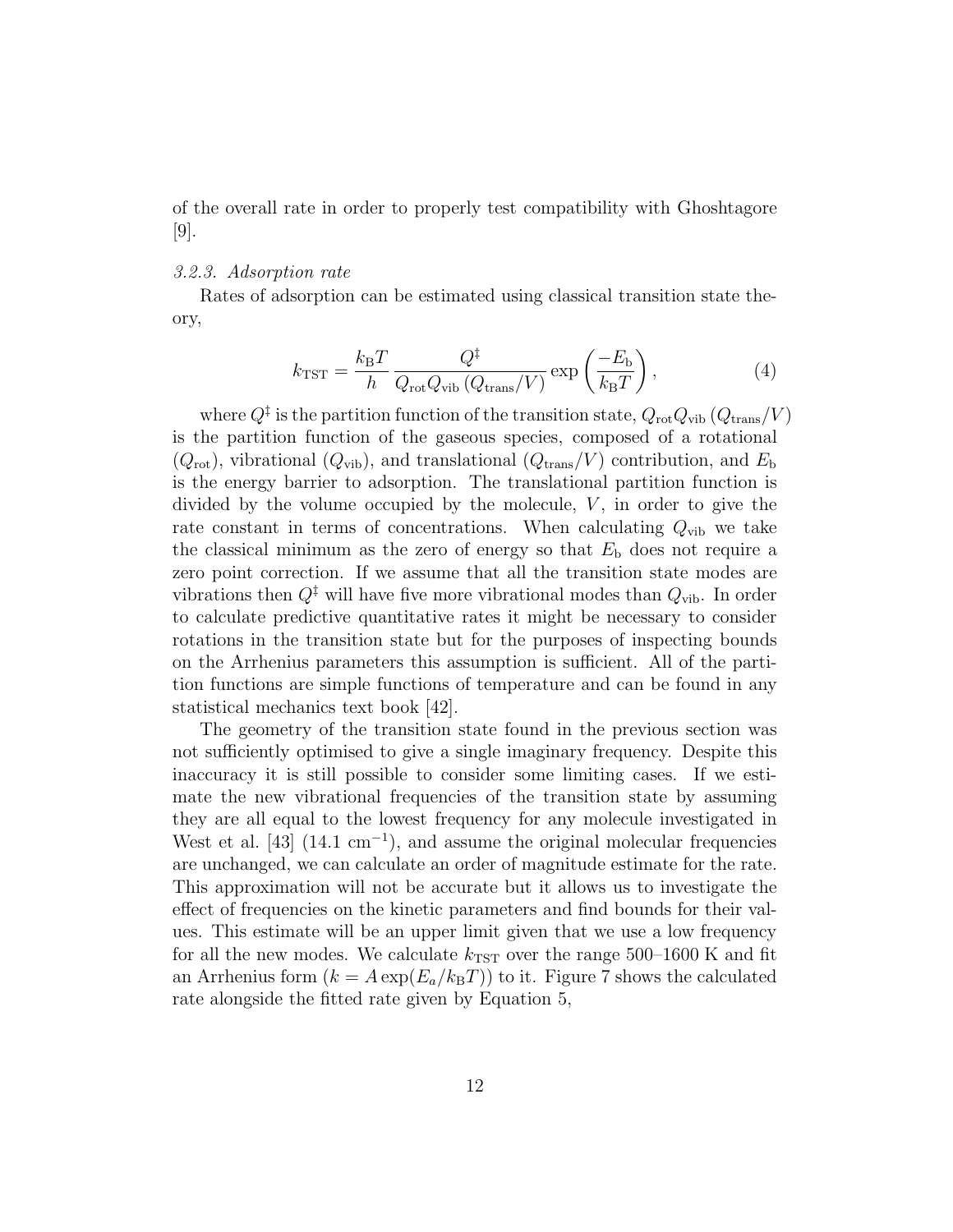$$
k_{\text{TST}} \approx 3 \times 10^{13} \exp\left(\frac{60 \text{ kJ/mol}}{k_{\text{B}}T}\right) \text{cm}^3 \text{ mol}^{-1} \text{ s}^{-1}.
$$
 (5)  
 $\frac{28}{\sum_{i=1}^{16} \frac{1}{k_i}} = \frac{24}{20}$ 

Figure 7: Arrhenius plot for the calculated rate of adsorption of  $TiCl<sub>4</sub>$  on to a bridging oxygen vacancy using estimated frequencies for the transition state (solid blue line), which give an upper limit. The fitted Arrhenius form (dashed red line,  $k = A \exp(E_a/k_B T)$ ) is slightly improved by a modified Arrhenius form (dotted green line,  $k = AT^n \exp(E_a/k_B T)$ ).

If the same calculations are performed with the upper limit of the barrier, 45 kJ/mol, the corresponding activation energy is calculated as 80 kJ/mol. That is, the Ghoshtagore [9] experimental fit is within error bounds of our calculated activation energy.

The transition state found here was quite far from the surface (lowest molecule atom/surface atom separation  $> 3$  Å). However, to be sure our estimated frequencies do not lead to drastically erroneous rates we considered the opposite extreme of high frequency modes. We computed rates by assuming the new vibrational modes take the value of the lowest frequency mode of TiCl<sub>4</sub> (114 cm<sup>-1</sup>). These bond stretches are significantly higher than modes associated with a physisorbed transition state. This indeed led to rates that were considerably slower. However, there was only moderate impact on the activation energy. Using all combinations of our limiting energy barriers and frequencies produced activation energies between 30 kJ/mol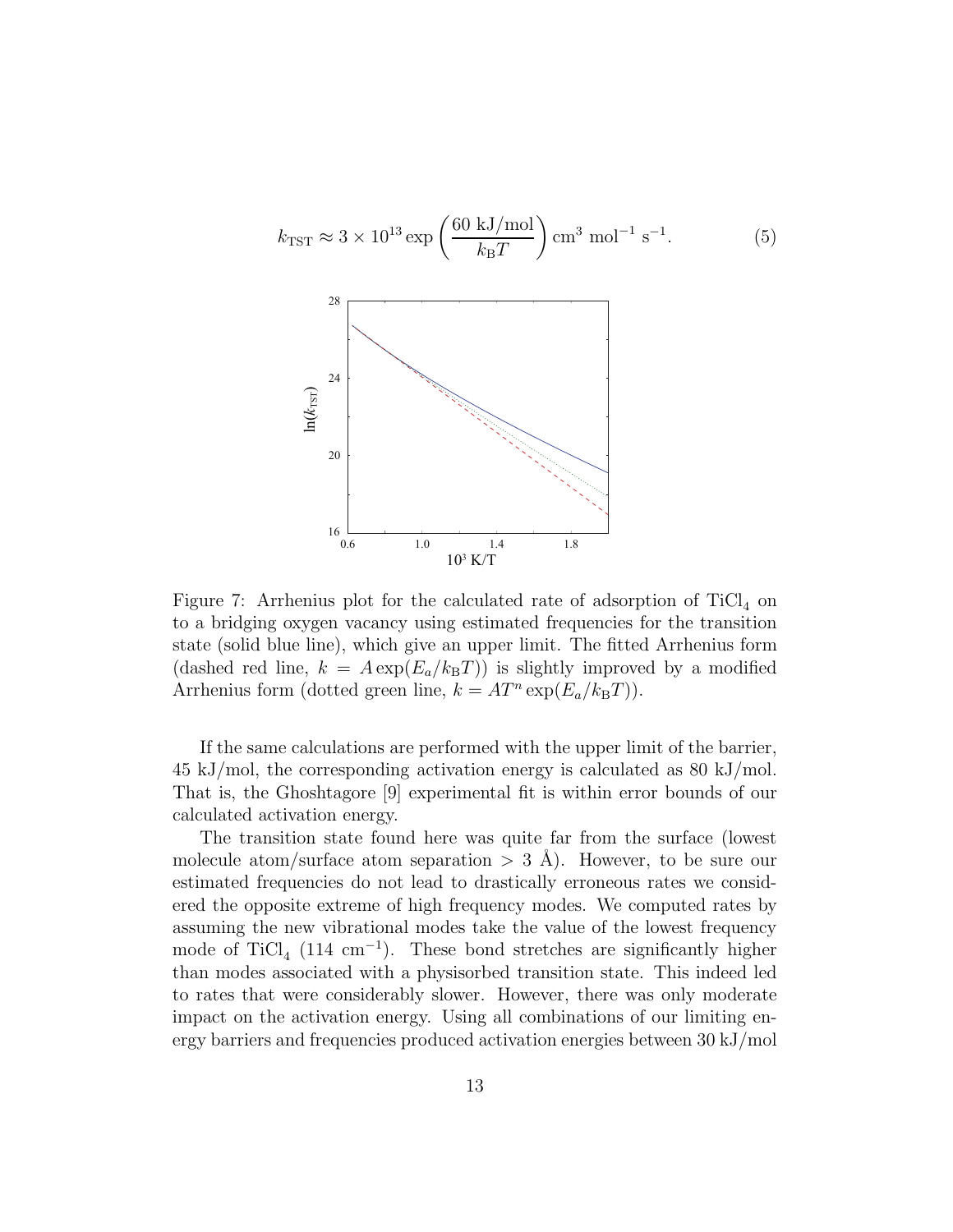and 80 kJ/mol. The frequencies have a large impact on the pre-exponential factor, but the activation energy is universally higher than the energy barrier by ≈ 30−35 kJ/mol regardless of the estimated frequencies. The error in our calculated activation energy is therefore almost entirely due to the error in the energy barrier. Full details of the limiting values from these calculations are given in Table 1.

Table 1: Limiting values for the energy barrier and new transition state modes along with rates calculated using transition state theory. A characteristic rate constant is shown at 1000 K as are values for the Arrhenius parameters fitted over the temperature range 500–1600 K.

|           |             |                                                |                                                | $k_{\text{Arr}} = A \exp(-E_a/k_B T)$ |  |
|-----------|-------------|------------------------------------------------|------------------------------------------------|---------------------------------------|--|
| $f_{est}$ | $E_{\rm h}$ | $k_{\text{TST}}$ at 1000 K                     | $\rm cm^{3}$ mol <sup>-1</sup> s <sup>-1</sup> | $E_{\rm a}$                           |  |
| $cm^{-1}$ | kJ/mol      | $\rm cm^{3}$ mol <sup>-1</sup> s <sup>-1</sup> |                                                | kJ/mol                                |  |
| 14.1      | 25          | $3 \times 10^{10}$                             | $3 \times 10^{13}$                             | 60                                    |  |
| 14.1      | 45          | $3\times10^9$                                  | $4 \times 10^{13}$                             | 80                                    |  |
| 14.1      | 5           | $4 \times 10^{11}$                             | $3 \times 10^{13}$                             | 36                                    |  |
| 114       | 25          | $9 \times 10^5$                                | $1 \times 10^9$                                | 60                                    |  |
| 114       | 45          | $8 \times 10^4$                                | $1 \times 10^9$                                | 80                                    |  |
| 114       | 5           | $1 \times 10^7$                                | $8 \times 10^8$                                | 37                                    |  |

# 3.3. Discussion and recommendations

Until accurate vibrational frequencies can be found it is impossible to give quantitative values for the adsorption rate based on density functional theory calculations. However, calculated activation energies for the adsorption process investigated here are similar to the overall growth rate of Ghoshtagore [9]. After the TiCl<sub>4</sub> adsorption step, the Cl atoms can desorb leaving  $Ti^{3+}$ ions which are free to enter the lattice and subsequently react with molecular oxygen for which Smith et al. [15] observe a 25 kJ/mol barrier. This overall model for the process is in agreement with Rasmussen et al. [44] and Smith et al. [15] and would explain the activated growth process, as well as its order of magnitude compared to the collision limit. This description of surface growth will be used to construct a kinetic model in the next section. The major conclusions of this section are: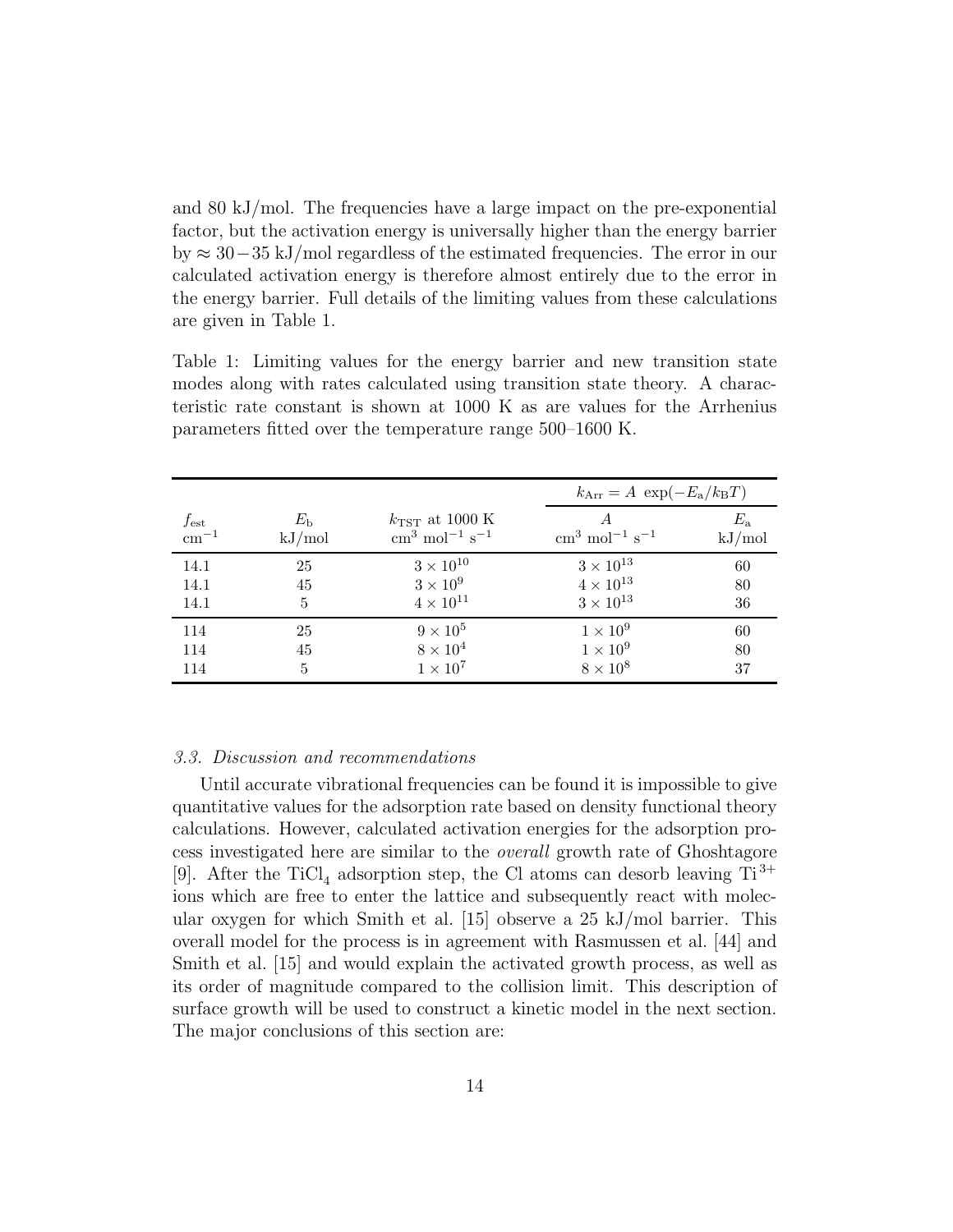- The adsorption energy for  $TiCl<sub>4</sub>$  adsorbing on to an oxygen vacancy is −117 kJ/mol and the energy barrier is approximately 25 kJ/mol.
- Transition state theory calculations using limiting values for the vibrational frequencies indicate that the activation energy for the adsorption rate is  $55 \pm 25$  kJ/mol. We can not impose reasonable bounds on the pre-exponential factor based on these calculations.
- The large errors associated with the theoretically calculated activation energy, mean one cannot rule out the possibility that the adsorption of  $TiCl<sub>4</sub>$  on to an oxygen vacancy site is the rate limiting step during the surface growth of  $TiO<sub>2</sub>$ .

# 4. A kinetic model for surface growth

In this section we build a kinetic model for surface growth based on experimental results from the literature and conclusions from the theoretical work presented in the previous section. There are two basic models for surface growth: Eley-Rideal and Langmuir-Hinshelwood. Ghoshtagore [9] rules out a Langmuir-Hinshelwood mechanism based on the observed temperature and concentration dependence. If the reaction proceeds via an Eley-Rideal model then there are two basic forms to consider:  $O_2$  adsorbs first and reacts with gas phase  $\text{TiCl}_4$ , or  $\text{TiCl}_4$  adsorbs followed by reaction with  $\text{O}_2$ .

Table 2 shows the Ghoshtagore [9] reaction scheme and two possible Eley-Rideal models that give similar rates. In the case of an infinitesimal surface where gas phase concentrations do not change, these processes enable a final state to be reached where surface coverage and  $\text{TiO}_2$  growth *rate* both reach a steady state. In order to check these models give similar  $TiO<sub>2</sub>$  growth rates, Cantera [45] is used to integrate the corresponding ordinary differential equations and calculate this final rate. We define the quasi-steady state to be reached when the surface growth rate does not change by more than  $10^{-5}$  µm s<sup>-1</sup> over a period of 0.1 ms. These quasi-steady state growth rates are frequently good approximations of actual growth rates due to the time scales concerned being considerably shorter than time scales involving variations of gas phase species concentrations [46].

Other gaseous intermediates could be important to growth. However, the initial thermal decomposition of  $TiCl<sub>4</sub>$  is slow such that, in our reactor simulations (Section 4.2), over 99% of Ti atoms in gaseous species are contained in TiCl<sub>4</sub> at all times. Given the large gas phase concentrations of TiCl<sub>4</sub>, the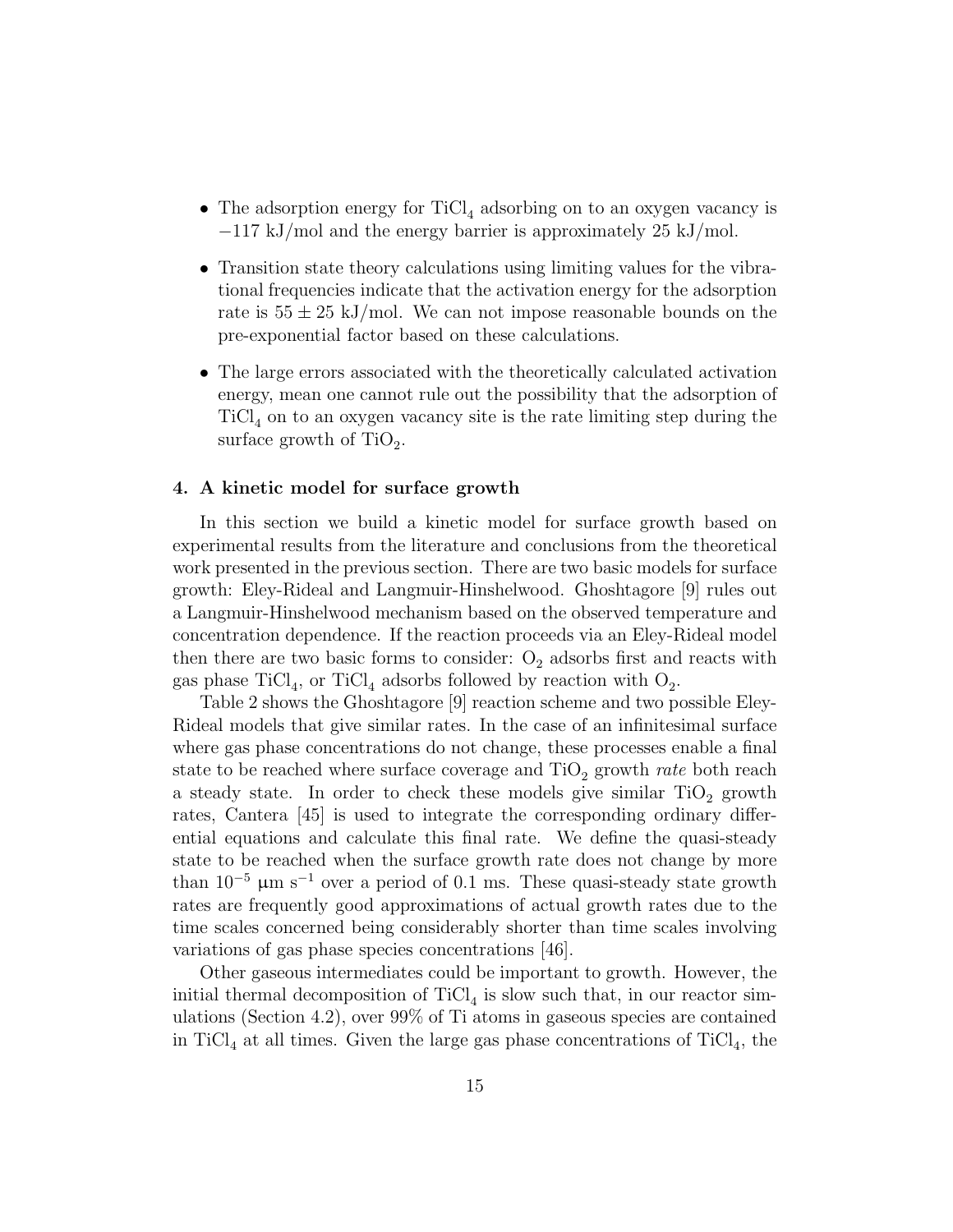Table 2: Simple reaction schemes that could be used to model growth. (g) and (s) signify gas and solid species respectively. S<sup>∗</sup> is used to represent a generic reactive surface site,  $TiCl<sub>4</sub><sup>*</sup>$  and  $O<sub>2</sub><sup>*</sup>$  represent adsorbed  $TiCl<sub>4</sub>$  and O2 . We assume S<sup>∗</sup> to be a bridging oxygen vacancy but it makes no difference to the macroscopic behaviour of the model. Rate constants are calculated based on 100% coverage of reactive sites and a surface site density of  $9.43 \times 10^{-10}$  mol cm<sup>-2</sup> from calculated lattice constants [11].

|                                                                                   | $k = A T^n \exp(-E_a/k_B T)$                                              |               |               |
|-----------------------------------------------------------------------------------|---------------------------------------------------------------------------|---------------|---------------|
| #<br>Reaction                                                                     | $A \qquad \qquad$<br>$\text{cm}^3 \text{mol}^{-1} \text{s}^{-1}$ - kJ/mol |               | $n E_{\rm a}$ |
| Model A: Ghoshtagore (zero order with respect to $O_2$ ):                         |                                                                           |               |               |
| $TiCl4(g) + S^* + O2(g) \longrightarrow TiO2(s) + 2 Cl2(g) + S^*$<br>$\mathbf{1}$ | $5.2 \times 10^{12}$                                                      | $\theta$      | 74.8          |
| Model B: Eley-Rideal with $O_2$ adsorption first:                                 |                                                                           |               |               |
| $O_2(g) + S^* \longrightarrow O_2^*$<br>$\mathbf{1}$                              | $6.8 \times 10^{11}$                                                      | $\frac{1}{2}$ | 0.0           |
| $O_2^* + TiCl_4(g) \longrightarrow TiO_2(s) + S^* + 2 Cl_2(g)$<br>$2^{\circ}$     | $5.2 \times 10^{12}$                                                      | $\theta$      | 74.8          |
| Model C: Eley-Rideal with $O_2$ adsorption second:                                |                                                                           |               |               |
| $TiCl_4(g) + S^* \longrightarrow TiCl_A^*$<br>$\mathbf{1}$                        | $5.2 \times 10^{12}$                                                      | $\Omega$      | 74.8          |
| $O_2(g) + TiCl_4^* \longrightarrow TiO_2(s) + 2 Cl_2(g) + S^*$<br>$\overline{2}$  | $6.8 \times 10^{11}$                                                      | $\frac{1}{2}$ | 0.0           |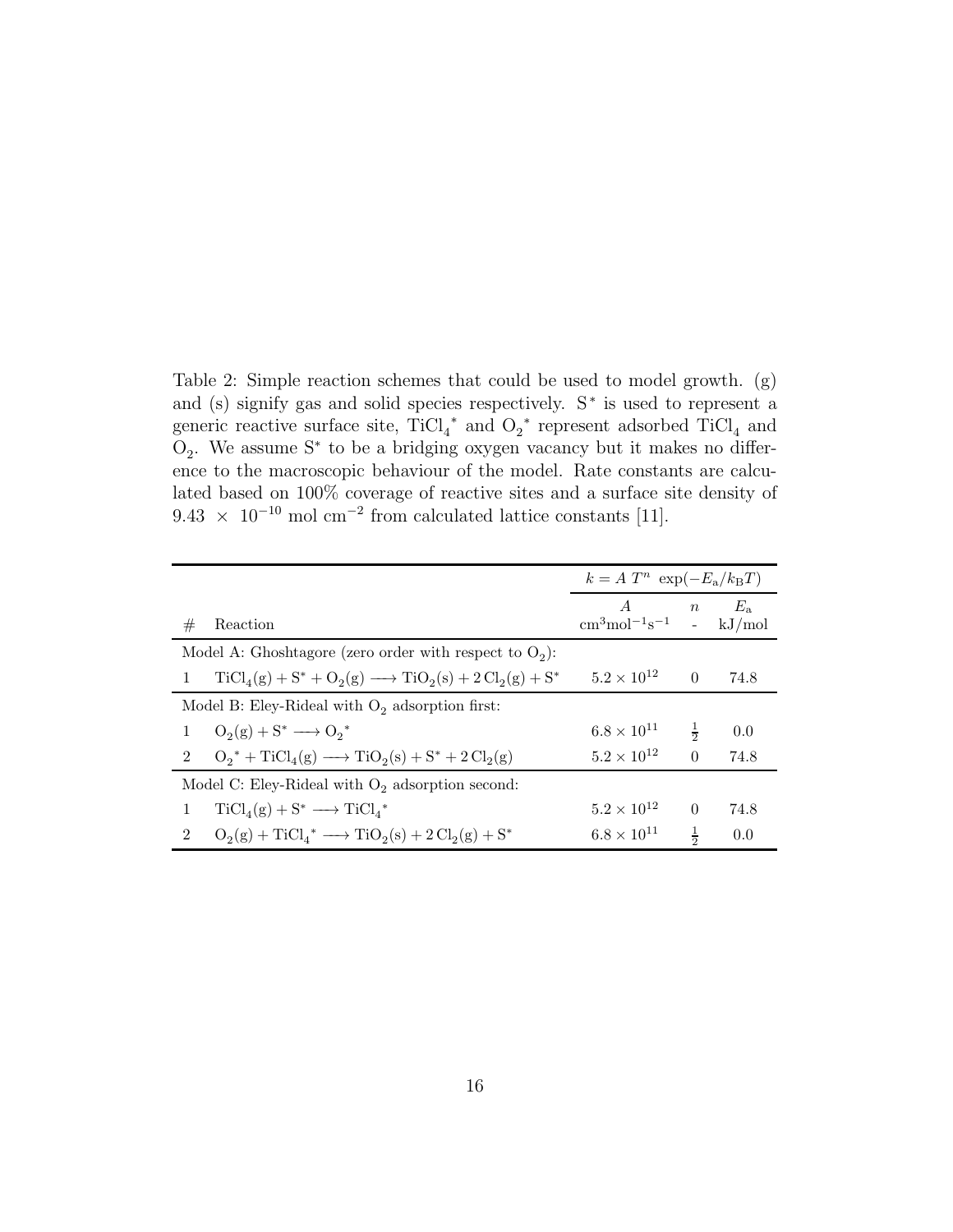reaction of  $\text{TiCl}_4$  with the surface can not be ignored. First order dependence on  $\text{TiCl}_4$  concentration has been observed [9], and this must be reflected in the kinetic model, which can not be composed entirely of elementary reaction steps at this stage.

# 4.1. Oxygen dependence

Ghoshtagore  $[9]$  suggests that  $O_2$  adsorbs first based on some limiting case observations of the behaviour of the growth rate. He observed that at low  $O_2$  concentrations,

$$
\frac{\mathrm{d}N_{\mathrm{TiO}_2}}{\mathrm{d}t} \propto A \left[ \mathrm{TiCl}_4(\mathrm{g}) \right] \left[ \mathrm{O}_2(\mathrm{g}) \right]^{1/2},\tag{6}
$$

but at high  $O_2$  concentrations,

$$
\frac{\mathrm{d}N_{\mathrm{TiO}_2}}{\mathrm{d}t} \propto A \,\,[\mathrm{TiCl}_4(\mathrm{g})],\tag{7}
$$

where A is the surface area. We suggest an alternative interpretation of this observation; the process that removes  $O_2$  from the gas phase is fast compared to the corresponding process for  $TiCl<sub>4</sub>$ . One can construct two mechanisms which show the same behaviour, one with  $O_2$  chemisorption first followed by reaction with  $TiCl<sub>4</sub>$  and another with the opposite ordering. Models B and C in Table 2 produce identical rates after they have been integrated to quasi-steady state constant coverages. When the oxygen adsorption rate is collision limited, models B and C behave identically to model A except at low  $O_2$  concentrations.

Ghoshtagore [9] defines a 'critical oxygen partial pressure', given by  $p_{\text{O}_{2\text{crit}}} \propto$  $(p_{TiCl_4})^3$ , below which there is half order oxygen dependence. Defining the oxygen dependence in this way is equivalent to giving the reaction an order of  $-3/2$  with respect to TiCl<sub>4</sub>. Figure 8 shows the behaviour of both the original rate and that with his recommended oxygen dependence. The difference becomes large at industrial concentrations where the growth rate with half order  $O_2$  dependence becomes low. Extrapolation of this model to industrial conditions is not recommended.

This discussion has focused on what assumptions about the kinetic model can be made based on previous experimental investigations. The key results we take from these investigations are:

• Ghoshtagore [9] observes that surface growth shows half order dependence on oxygen concentration at low oxygen concentrations and is zero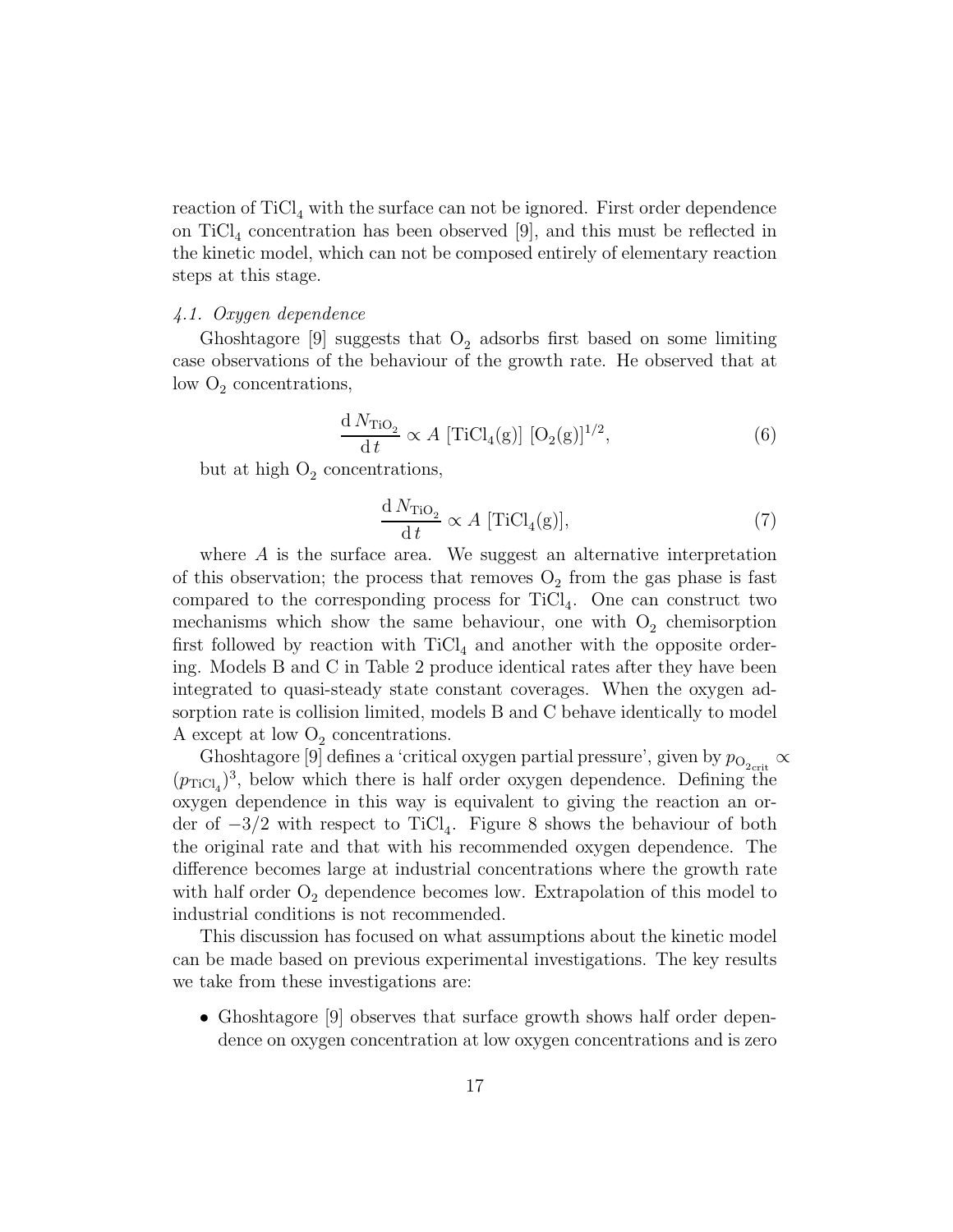

Figure 8: The surface growth rate as a function of  $[\text{TiCl}_4]$  for the Ghoshtagore [9] model. The black line shows how it has typically been applied with zero order oxygen dependence. The red line shows the modified rate with half order oxygen dependence. This is shown at relatively low concentrations of  $TiCl<sub>4</sub>$ . As  $[TiCl<sub>4</sub>]$  increases the difference becomes large.

order in oxygen otherwise. From this result we argue that the process removing  $O_2$  from the gas phase is fast compared to the corresponding process for  $TiCl<sub>4</sub>$ .

- This oxygen dependence could be modelled by two equivalent Eley-Rideal models. It is well established that the surface is usually reduced [16], and Smith et al. [15] show that a reduced surface can grow by reaction with gaseous  $O_2$ . This suggests a model with  $TiCl_4$  adsorption first.
- The mathematical form given by Ghoshtagore [9] for half order oxygen dependence can not be extrapolated beyond the low  $TiCl<sub>4</sub>$  concentrations used in his experiments.

# 4.2. Simulating a plug flow reactor

The work presented in this paper was originally motivated by the failure of previous simulations [10] to reproduce the observations of Pratsinis et al. [40]. In this section, we investigate the impact of surface growth rates on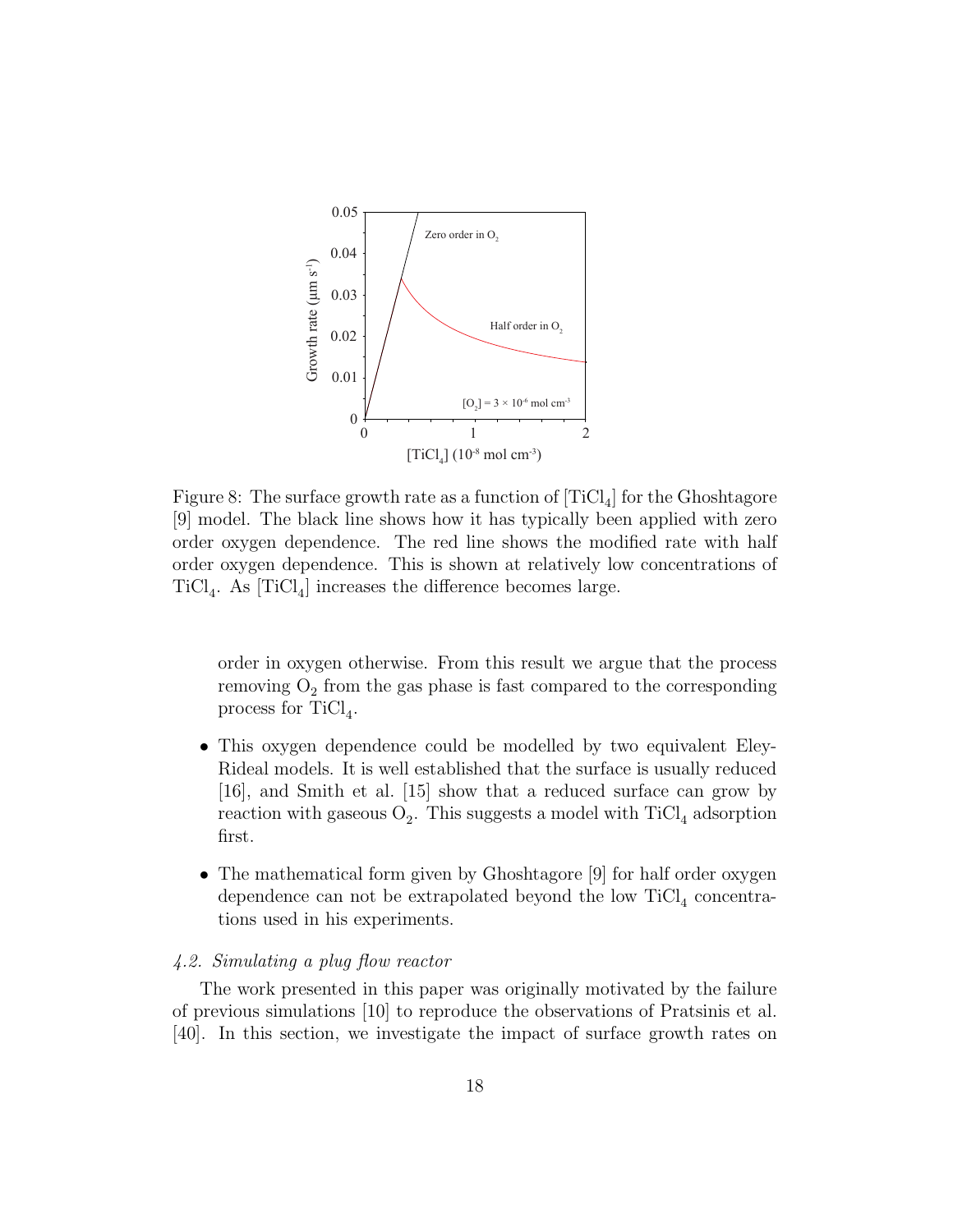these simulations using the moment method with interpolative closure to solve the population balance and couple it to the gas phase chemistry. This method is an inexpensive alternative to stochastic population balance solvers. It does not provide such detailed information about particles but has recently been shown to agree with stochastic simulations in terms of overall rates and low-order moments of the resulting size distributions [22].

The original Pratsinis et al. [40] investigation measured the reaction of  $[O_2]/[TiCl_4] = 5$  in argon (99% by volume) in a tube, with an internal diameter of  $1/8$  inch, heated to  $973 - 1273$  K. Pratsinis et al. [40] calculate an effective rate constant for the overall oxidation kinetics of  $TiCl<sub>4</sub>$  vapour,

$$
k_{\text{eff}} = -\frac{\ln\left(C_{\text{o}}/C_{\text{i}}\right)}{t},\tag{8}
$$

assuming the reaction is first-order in  $\text{TiCl}_4$  with Arrhenius kinetics and where  $C_i$  and  $C_o$  are the measured inlet and outlet TiCl<sub>4</sub> concentrations and t is residence time in the isothermal zone of the reactor. This experiment was modelled using an imposed temperature profile taken from Pratsinis et al. [40, Figure 3].

For the purpose of fitting we adopt the simple one step surface growth model,

$$
S^* + TiCl_4(g) + O_2(g) \xrightarrow{k_{\text{fit}}} S^* + TiO_2(s) + 2 Cl_2(g),
$$
 (9)

with varying order, m, with respect to  $O_2(g)$ :

$$
\frac{\mathrm{d}[{\rm TiO}_2(\mathrm{s})]}{\mathrm{d}\,t} = k_{\rm fit} \,\left[\mathrm{S}^*\right] \,\left[{\rm TiCl}_4(\mathrm{g})\right] \,\left[\mathrm{O}_2(\mathrm{g})\right]^m. \tag{10}
$$

We use this phenomenological form so that reaction order with respect to oxygen can be investigated. Agreement could only be obtained by changing both the particle inception model and the surface growth rate. The inception model of West et al. [10] is based on the collision limited reaction of all titanium species containing two or more Ti atoms. This inception model was flawed in that reactions forming  $Ti<sub>3</sub>O<sub>x</sub>Cl<sub>y</sub>$  species were not considered despite the fact that the smallest 'particle' in the population balance model was  $Ti<sub>4</sub>O<sub>8</sub>$ . We use a new inception model to give an upper limit on the inception rate. The new model is based on collision limited reactions of any pair of titanium oxychlorides as defined in Equation 11.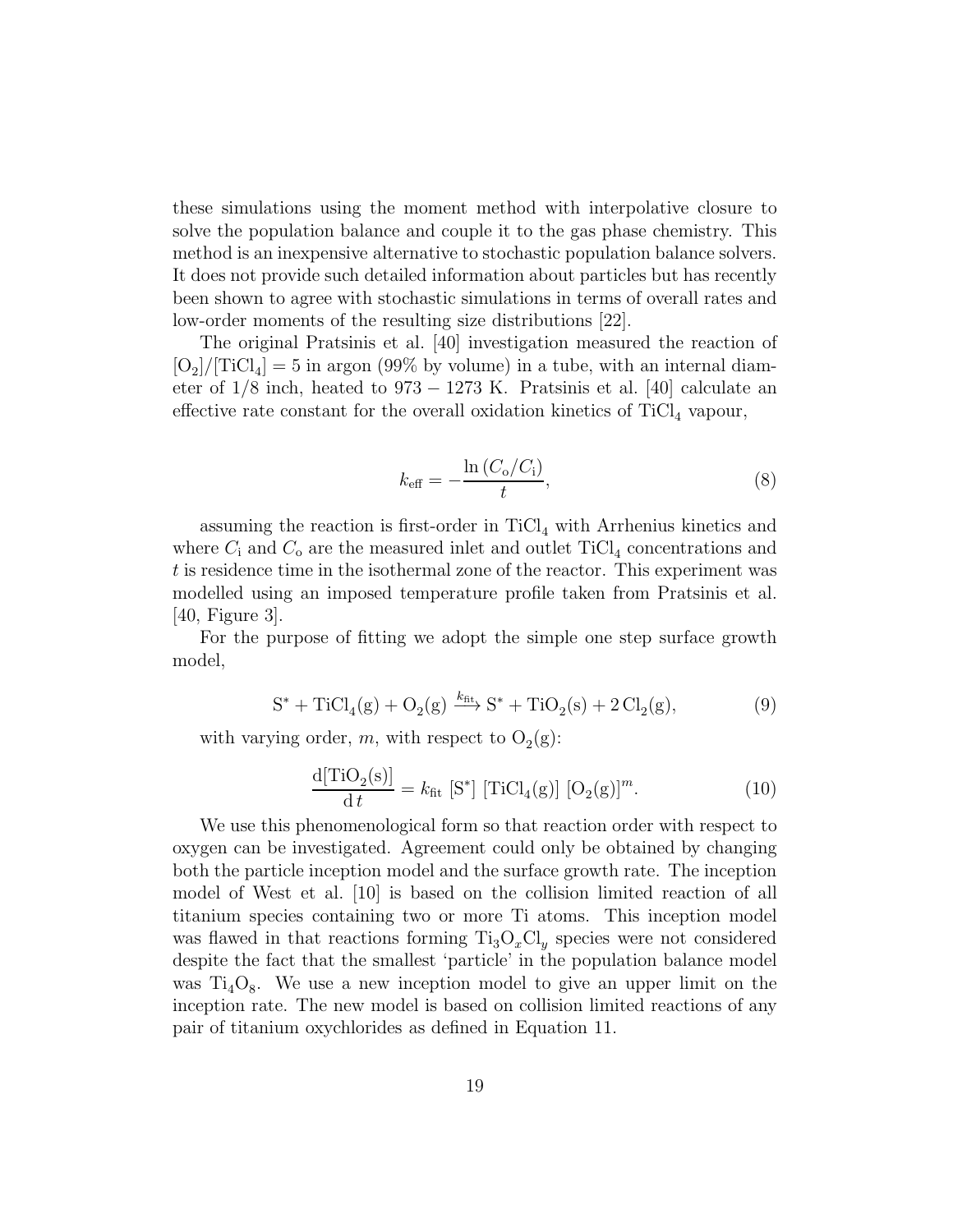$$
Ti_{x_1}O_{y_1}Cl_{z_1} + Ti_{x_2}O_{y_2}Cl_{z_2} \longrightarrow \left(x_1 + x_2\right) TiO_2(s)
$$
  
+ 
$$
\left(\frac{y_1 + y_2}{2} - x_1 - x_2\right) O_2 + \left(\frac{z_1 + z_2}{2}\right) Cl_2 \qquad x, y, z \ge 1,
$$
 (11)

where, the collision diameter is taken as 0.65 nm. This is the next fastest inception model after allowing collision limited dimerisation of  $TiCl<sub>4</sub>$  (which gives rates that are much too high), and gives some confidence that the fitted surface growth rate will not be an overestimate. Assuming coalescent aggregation will introduce some error. We observed negligible difference in the overall rate between the zero sintering (maximum surface area) simulations of West et al. [10] and comparable infinite sintering (minimum surface area) simulations conducted here. The impact of this assumption on the overall rate will be different with the new model but agreement with the original model gives some confidence in this assumption. Future work should investigate the possible impact of particle structure with the new inception and surface growth models.

#### 4.2.1. Parameter estimation and error analysis

We used simulations of the plug flow reactor of Pratsinis et al. [40] to optimise the Arrhenius parameters of the overall surface growth rate of Equation 10.

Figure 9 shows the behaviour of some of the older models along with the new modified and fitted model. The original model of West et al. [10] is barely distinguishable from simulations which ignore particle inception altogether; the consumption of  $TiCl<sub>4</sub>$  is essentially negligible. Since the gas kinetics have been shown to compare favorably to short time-scale rapid compression machine experiments [47, 10] and are rate limited by well established experimental rates from shock tube experiments [39] we conclude that it is the particle processes that were too slow in the simulations of West et al. [10].

Achieving a good fit in Figure 9 was weakly dependent on both the temperature dependence of the surface growth rate and the order, m, with respect to oxygen. We investigated some limiting cases in an attempt to measure the errors associated with the fitting procedure. The values associated with these cases are shown in Table 3. The table shows a pseudo rate constant  $k'_{\text{fit}} = k_{\text{fit}} \times [O_2(g)]^m$  at 1050 K for all of the fits and demonstrates a similar rate in all cases. It follows that we can only make statements regarding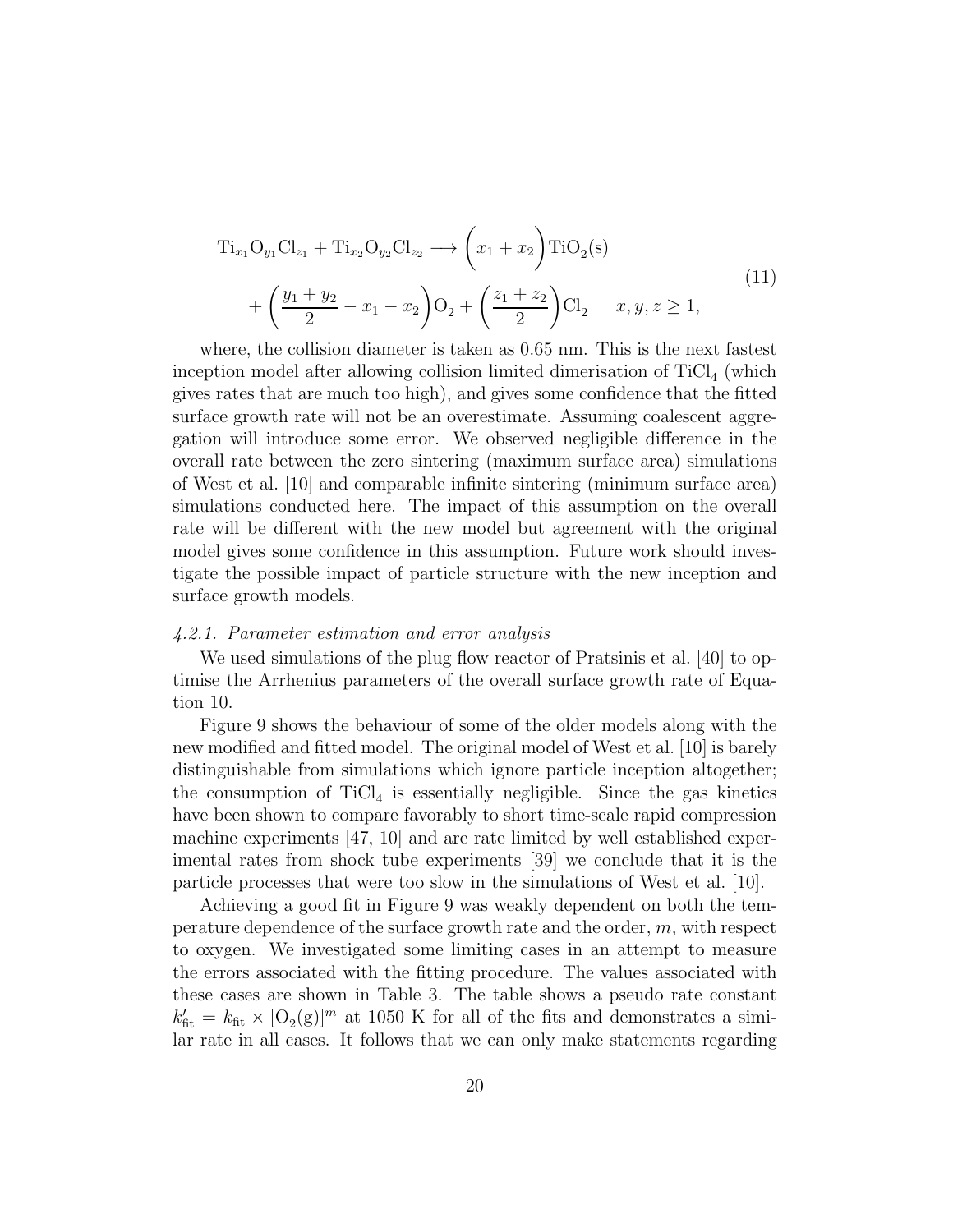

Figure 9: Arrhenius plot of the plug flow reactor results of Pratsinis et al. [40] (filled shapes). Also shown are simulations of the full particle formation process using a number of possible models. The light grey lines show simulation results using only the gas kinetic part of the model presented by West et al. [10]. The dashed lines show simulation using the full model presented by West et al. [10]. The solid lines passing through the experimental data points show simulations with inception processes based on Equation 11, and surface growth rate fitted to the Pratsinis et al. [40] data.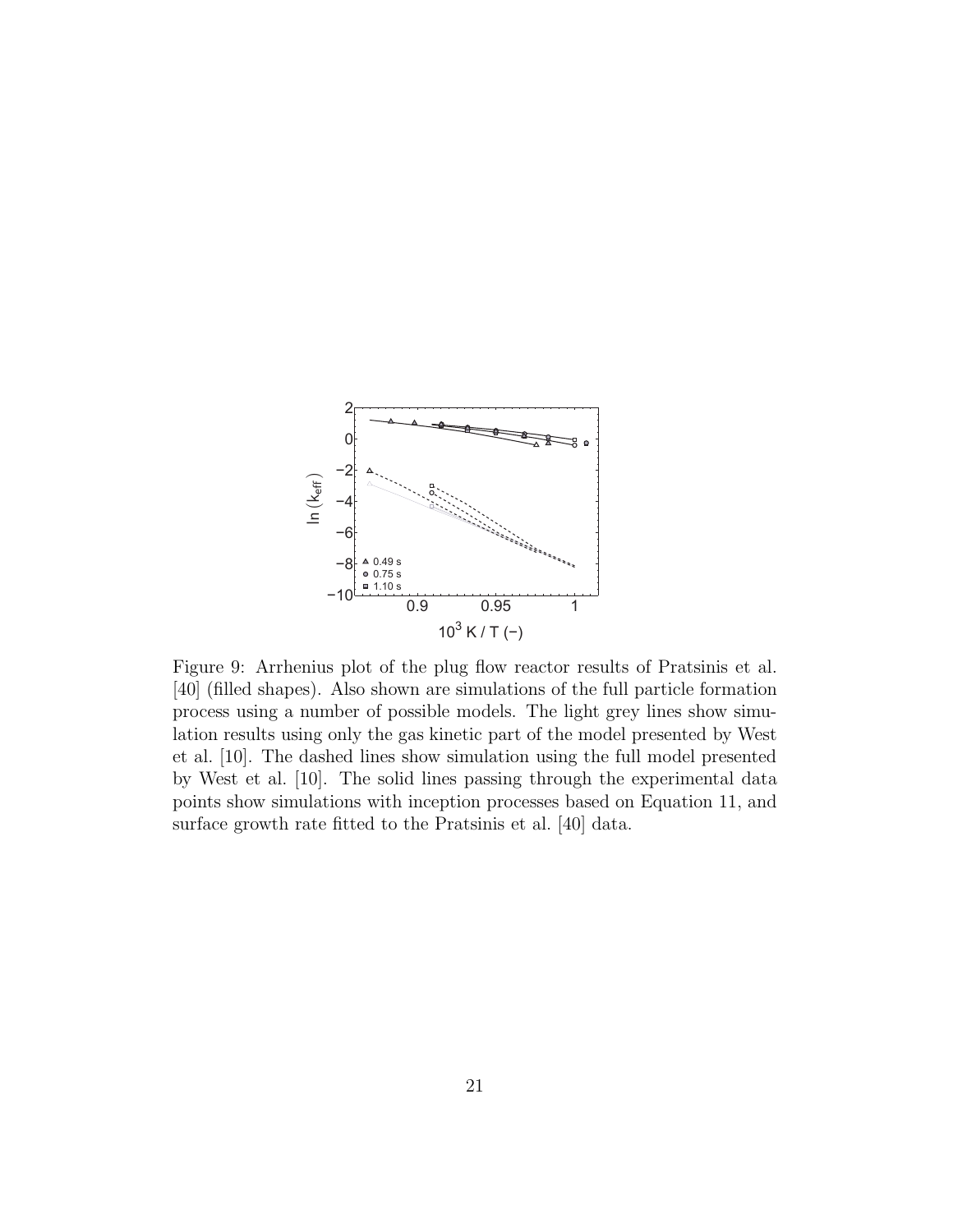ranges for the activation energy and pre-exponential factor. The pseudo rate constant for the Ghoshtagore [9] model at 1050 K is  $1 \times 10^9$  cm<sup>3</sup> mol<sup>-1</sup> s<sup>-1</sup>, seven times smaller than the fitted rates.

Table 3: Limiting values for the Arrhenius parameters based on fitting the rate constant to Pratsinis et al. [40]. The order with respect to  $O_2$  concentration,  $m$ , has negligible impact on the fit. A pseudo rate constant  $k'_{\text{fit}} = k_{\text{fit}} \times [O_2(g)]^m$  is shown at 1050 K to demonstrate the equivalence of the reaction rates at a typical simulation temperature. Rate constants are calculated based on 100% coverage of reactive sites and a surface site density of  $9.43 \times 10^{-10}$  mol cm<sup>-2</sup>.

|               |               | $k_{\text{fit}} = A \exp(-E_a/k_B T)$                            |                       |                                                                |
|---------------|---------------|------------------------------------------------------------------|-----------------------|----------------------------------------------------------------|
| Limiting case | m             | A<br>$\text{cm}^3 \text{ mol}^{-1}\text{)}^{m+1} \text{ s}^{-1}$ | $E_{\rm a}$<br>kJ/mol | $k'_{\rm fit}$<br>$\rm cm^3$ mol <sup>-1</sup> s <sup>-1</sup> |
| Low $A$ fit   | $\Omega$      | $2.3 \times 10^{11}$                                             | 32                    | $6.1 \times 10^9$                                              |
| High $A$ fit  |               | $1.1 \times 10^{13}$                                             | 64                    | $7.3 \times 10^{9}$                                            |
| Low $A$ fit   | $\frac{1}{2}$ | $2.1 \times 10^{15}$                                             | 40                    | $6.9 \times 10^9$                                              |
| High $A$ fit  | $\frac{1}{2}$ | $2.7 \times 10^{15}$                                             | 43                    | $6.4 \times 10^9$                                              |
| Low $A$ fit   |               | $2.1 \times 10^{18}$                                             | 30                    | $6.8 \times 10^9$                                              |
| High $A$ fit  |               | $2.1 \times 10^{19}$                                             | 50                    | $6.9 \times 10^{9}$                                            |

The fitted activation energies,  $50 \pm 20$  kJ/mol, are similar to those from the theoretically calculated rates,  $55 \pm 25$  kJ/mol, in Section 3.2.3. There is a factor of 10 difference in  $k'_{\text{fit}}$ , between the limiting cases in Table 3 when extrapolated to 2000 K. These extremes are  $1/2$  and 5 times the Ghoshtagore [9] rate at 2000 K. Since oxygen is in five fold excess similar fits are achieved with  $m = 0, 1/2, 1$ . Conclusions about the relative order with respect to oxygen can not be made based on this data.

The optimisation was performed against a subset of all the data available in the paper by Pratsinis et al. [40]. We present the best estimate of the TiCl<sup>4</sup> adsorption kinetics based on the combination of the DFT studies and the data available to us. Future work should aim to refine the rates of  $TiCl<sub>4</sub>$ adsorption and the  $O_2$  adsorption step using the data from Pratsinis et al. [40] at various  $\text{TiCl}_4/\text{O}_2$  ratios, and to further investigate the interaction between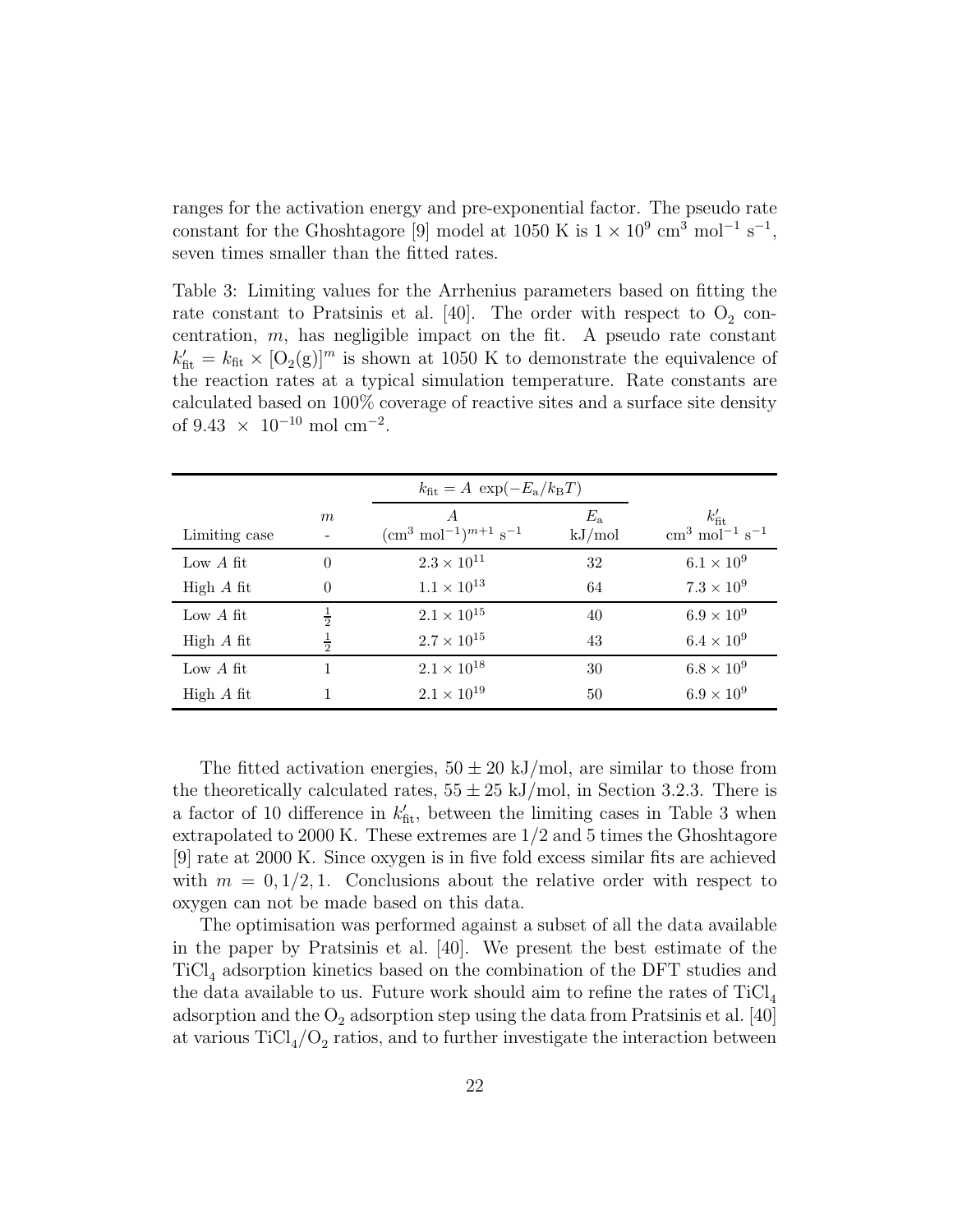these aspects of the model and the form and rate of inception. Using more experimental data and refining the particle model would allow one to further test the hypotheses presented here and reduce the large error bounds on the kinetic parameters.

# 4.3. Recommended model

Building on these new fits and the restrictions on the form suggested by the theoretical investigations, we suggest a kinetic model for future simulations in Table 4. This shows the Eley-Rideal kinetic model in which the  $TiCl<sub>4</sub>$  adsorption rate is set to give growth rates equal to the fitted reactions in Table 3. The secondary  $O_2$  reaction is given the collision limited rate multiplied by an exponential sticking probability using the activation energy measured by Smith et al. [15]. This step is considerably faster than the rate limiting TiCl<sub>4</sub> adsorption step. At stoichiometric concentrations, coverage of S<sup>\*</sup> is over 98% at the quasi-steady state, and the model behaves like a one step model. Only at low  $O_2$  concentration does the coverage of TiCl<sub>4</sub><sup>\*</sup> become appreciable. This goes some way to explain the non linear dependence on oxygen concentration. Further insight into the pre-exponential factor for the  $O_2$  adsorption step would allow the model to be applicable in the full range of  $TiCl_4/O_2$  concentration regimes.

Table 4: The recommended kinetic model with a  $TiCl<sub>4</sub>$  adsorption rate found by fitting the overall surface growth rate to Pratsinis et al. [40]. (g) and (s) signify gas, and solid phases respectively. S<sup>∗</sup> is used to represent a generic reactive surface site,  $TiCl<sub>4</sub><sup>*</sup>$  represents adsorbed  $TiCl<sub>4</sub>$ . Rate constants are calculated based on 100% coverage of reactive sites and a surface site density of 9.43  $\times$  10<sup>-10</sup> mol cm<sup>-2</sup>. The model is available in Cantera format [45] as Supporting Information.

|                |                                                                  | $k = A T^n \exp(-E_a/k_B T)$                           |                  |             |
|----------------|------------------------------------------------------------------|--------------------------------------------------------|------------------|-------------|
|                | Reaction                                                         | $\text{cm}^3 \text{ mol}^{-1} \text{ s}^{-1}$ - kJ/mol | $\boldsymbol{n}$ | $E_{\rm a}$ |
|                |                                                                  |                                                        |                  |             |
|                | $TiCl_4(g) + S^* \xrightarrow{k_1} TiCl_4^*$                     | $2.1 \times 10^{12}$                                   |                  | 50          |
| $\overline{2}$ | $TiCl_4^* + O_2(g) \xrightarrow{k_2} TiO_2(s) + 2 Cl_2(g) + S^*$ | $6.8 \times 10^{11}$                                   | $rac{1}{2}$      | 25          |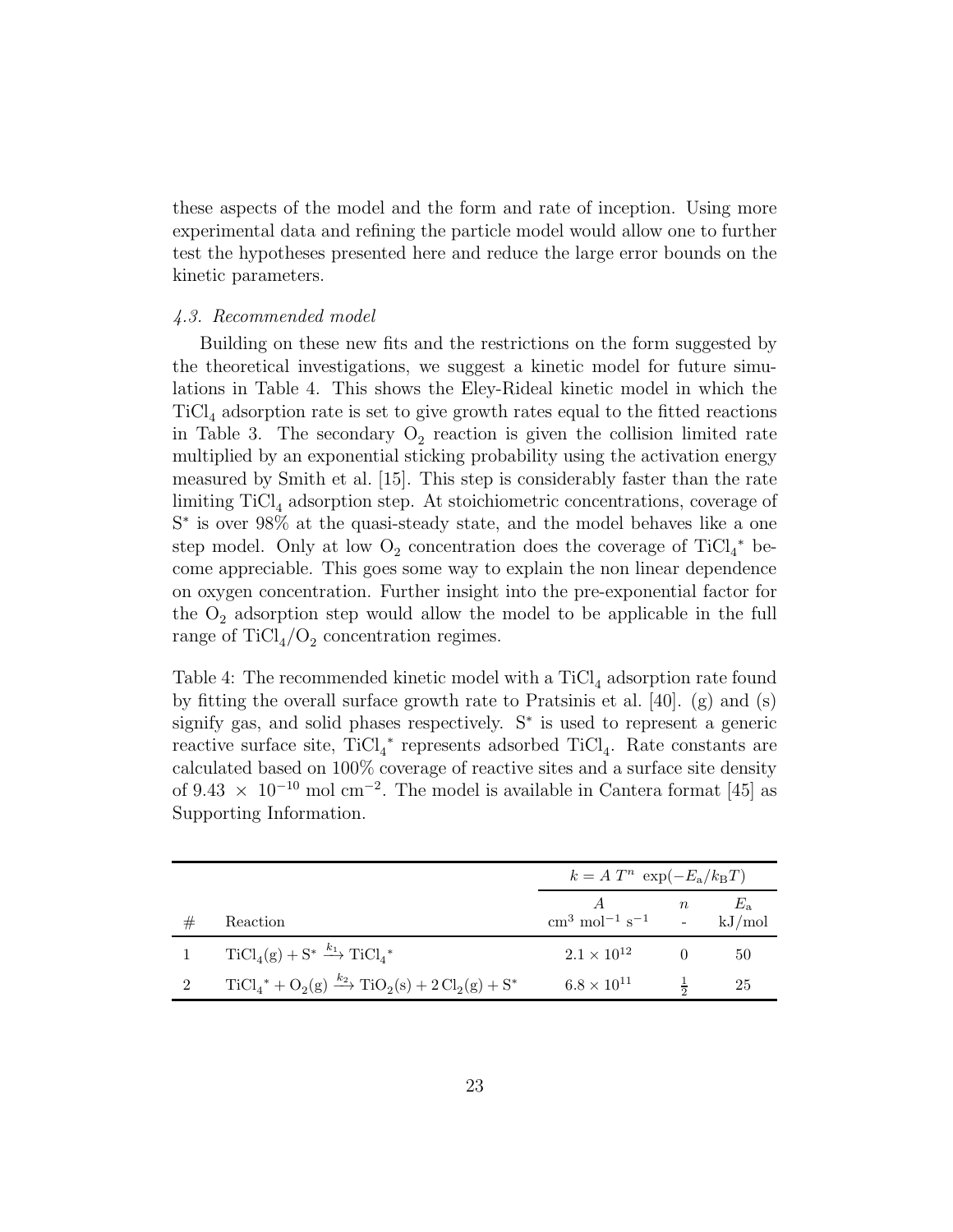Table 3 demonstrates that the data can be fitted using many  $A/E_a$  combinations. The particular fit was chosen so as to have an activation energy that was central to the range given in Table 3. Table 4 shows the Arrhenius parameters we present based on assuming 100% coverage of reactive sites and a surface site density of  $9.43 \times 10^{-10}$  mol cm<sup>-2</sup>. Obviously, if further insight into the coverage of oxygen vacancies becomes available the fitted rates must be adjusted accordingly. Given the wide range of Arrhenius parameters that gave good fits the recommended rate is only valid in this temperature range.

The multiscale model is highly non-linear and it is difficult to ascertain rates of individual processes using optimisation techniques. This is a critical issue for the community to resolve because the relative rates of gas kinetics, inception, and surface growth determine particle properties such as the particle size distribution. More work needs to be done to understand the relative rates of all the processes involved. While these parameter fitting studies do not provide a fine degree of accuracy, they are useful for investigating the relative rates of important processes and highlight the incompatibility between the surface growth rate of Ghoshtagore [9], the reaction rates of Herzler and Roth [39], and the inception model of West et al. [10]. The main conclusions of this section are:

- The fitted activation energy for TiCl<sub>4</sub> adsorption is  $50\pm20$  kJ/mol. The pre-exponential factor is  $2.1 \times 10^{12}$  cm<sup>3</sup> mol<sup>-1</sup> s<sup>-1</sup> to within a factor of ten.
- We can not fit the rate of oxygen adsorption based on the data in this paper. We therefore assume a collision limited reaction with an exponential sticking probability based on the experimental investigation of Smith et al. [15].
- For future simulations, we recommend the kinetic model for surface growth shown in Table 4.

# 5. Conclusions

We have presented a density functional theory study into the adsorption of  $\text{TiCl}_4$  on the [1 1 0] surface of rutile  $\text{TiO}_2$ . Based on these results and previous experimental observations, we suggest a new kinetic model for surface growth. This model reflects atomistic processes and behaves in subtle but crucially different ways to previous phenomenological models. We simulated a plug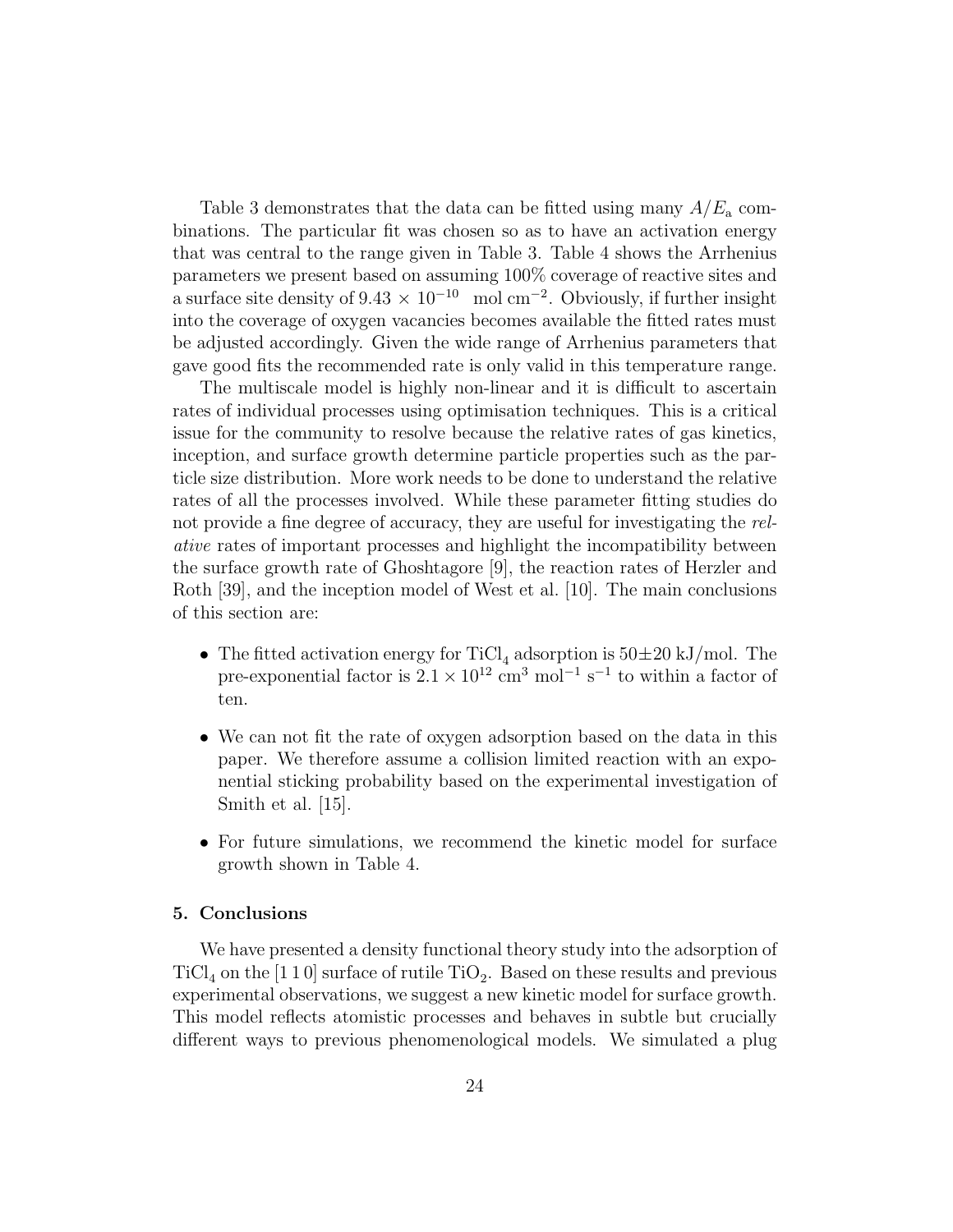flow reactor experiment from the literature using the moment method with interpolative closure to solve the particle population balance and couple it to the gas kinetic model. A parameter optimisation procedure allowed us to recommend a rate for the  $TiCl<sub>4</sub>$  adsorption reaction in the new model. It was not possible to locate unique values for the Arrhenius parameters leaving temperature dependence of the rate as a significant area for future work. This work leads to the following conclusions:

- The adsorption energy of  $TiCl<sub>4</sub>$  onto a bridging oxygen vacancy is −117 kJ/mol, with an energy barrier of 25 kJ/mol. The rate of this adsorption was calculated using transition state theory with estimated vibrational frequencies.
- Comparisons between previous and possible surface growth models indicate that an Eley-Rideal model with  $TiCl<sub>4</sub>$  adsorption first is appropriate.
- $\bullet$  The surface growth of  $\rm TiO_2$  can be explained using an Eley-Rideal model, with a  $TiCl<sub>4</sub>$  adsorption rate fitted to experiment. The activation energy for this  $TiCl_4$  adsorption process is  $50 \pm 20$  kJ/mol. This new model incorporates a physically reasonable dependence on both  $O_2$  and TiCl<sub>4</sub> concentrations when coupled to the existing gas kinetic model.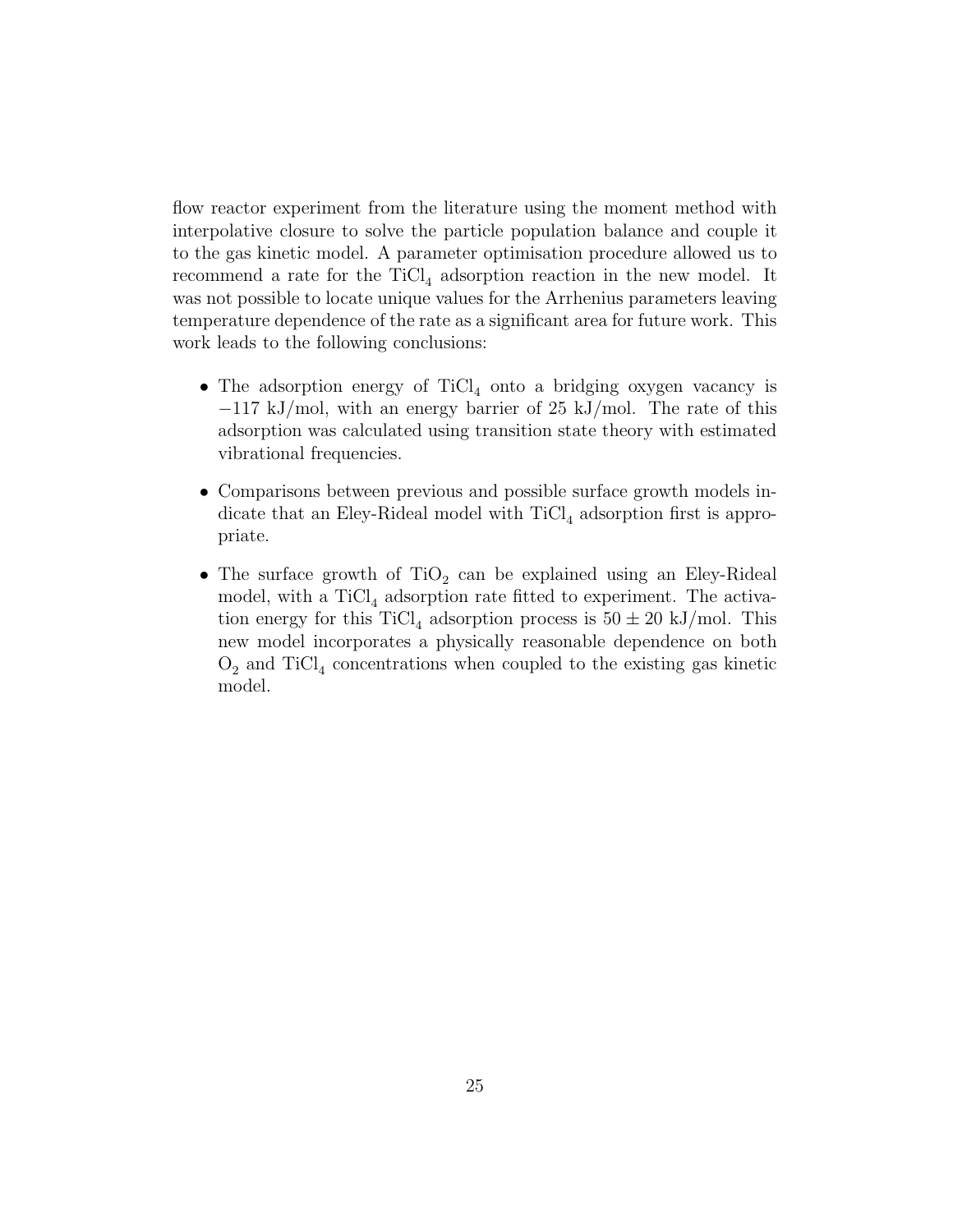# Acknowledgements

We thank Tioxide Europe Limited for the financial support of Raphael Shirley and Luke Miller, reSolutions Ltd and the EPSRC (EP/C537564/1) for the financial support of Jethro Akroyd, and the Martin Smith Foundation for the financial support of Oliver Inderwildi. We thank Heidelberg University for providing generous access to the HELICS high performance computing system.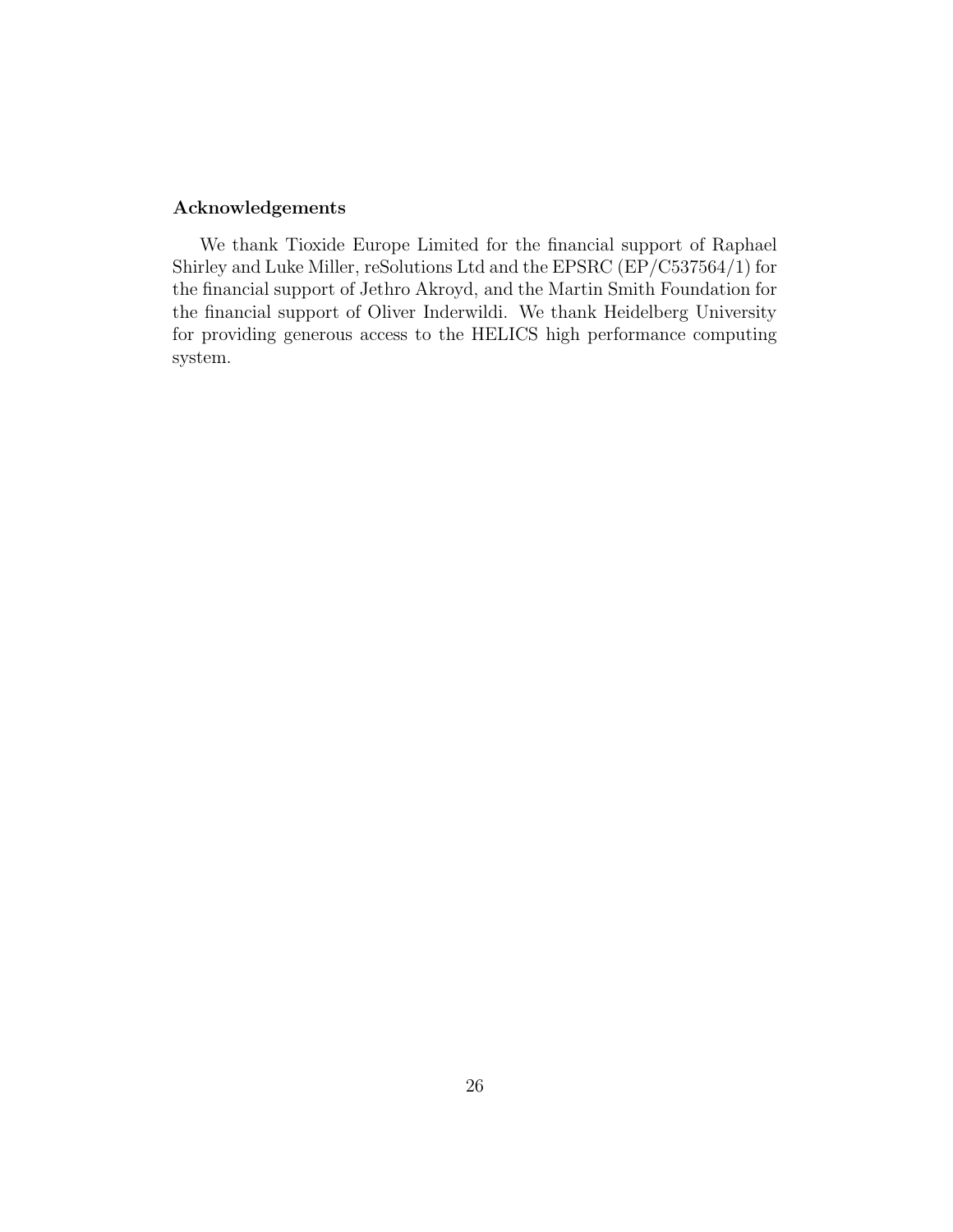# References

- [1] J. Emsley, Molecules at an Exhibition, Oxford University Press, 1999.
- [2] R. A. Gonzalez, C. D. Musick, J. N. Tilton, Process for controlling agglomeration in the manufacture of  $TiO<sub>2</sub>$ , US Patent 5,508,015, 1996.
- [3] J. C. Deberry, M. Robinson, M. Pomponi, A. J. Beach, Y. Xiong, K. Akhtar, Controlled vapor phase oxidation of titanium tetrachloride to manufacture titanium dioxide, US Patent 6,387,347, 2002.
- [4] S. E. Pratsinis, P. T. Spicer, Chemical Engineering Science 53 (1998) 1861–1868.
- [5] P. T. Spicer, O. Chaoul, S. Tsantilis, S. E. Pratsinis, Journal of Aerosol Science 33 (2002) 17–34.
- [6] S. Tsantilis, S. E. Pratsinis, Journal of Aerosol Science 35 (2004) 405– 420.
- [7] N. M. Morgan, C. G. Wells, M. J. Goodson, M. Kraft, W. Wagner, Journal of Computational Physics 211 (2006) 638–658.
- [8] R. H. West, M. S. Celnik, O. R. Inderwildi, M. Kraft, G. J. O. Beran, W. H. Green, Industrial Engineering Chemistry Research 46 (2007) 6147–6156.
- [9] R. N. Ghoshtagore, Journal of the Electrochemical Society 117 (1970) 529–534.
- [10] R. H. West, R. Shirley, M. Kraft, C. F. Goldsmith, W. H. Green, Combustion and Flame 156 (2009) 1764–1770.
- [11] R. Shirley, M. Kraft, O. R. Inderwildi, Physical Review B 81 (2010) 075111.
- [12] T. S. Totton, R. Shirley, M. Kraft, Proceedings of the Combustion Institute 33 (2011) 493–500.
- [13] R. Shirley, Y. Liu, T. S. Totton, R. H. West, M. Kraft, Journal of Physical Chemistry A 113 (2009) 13790–13796.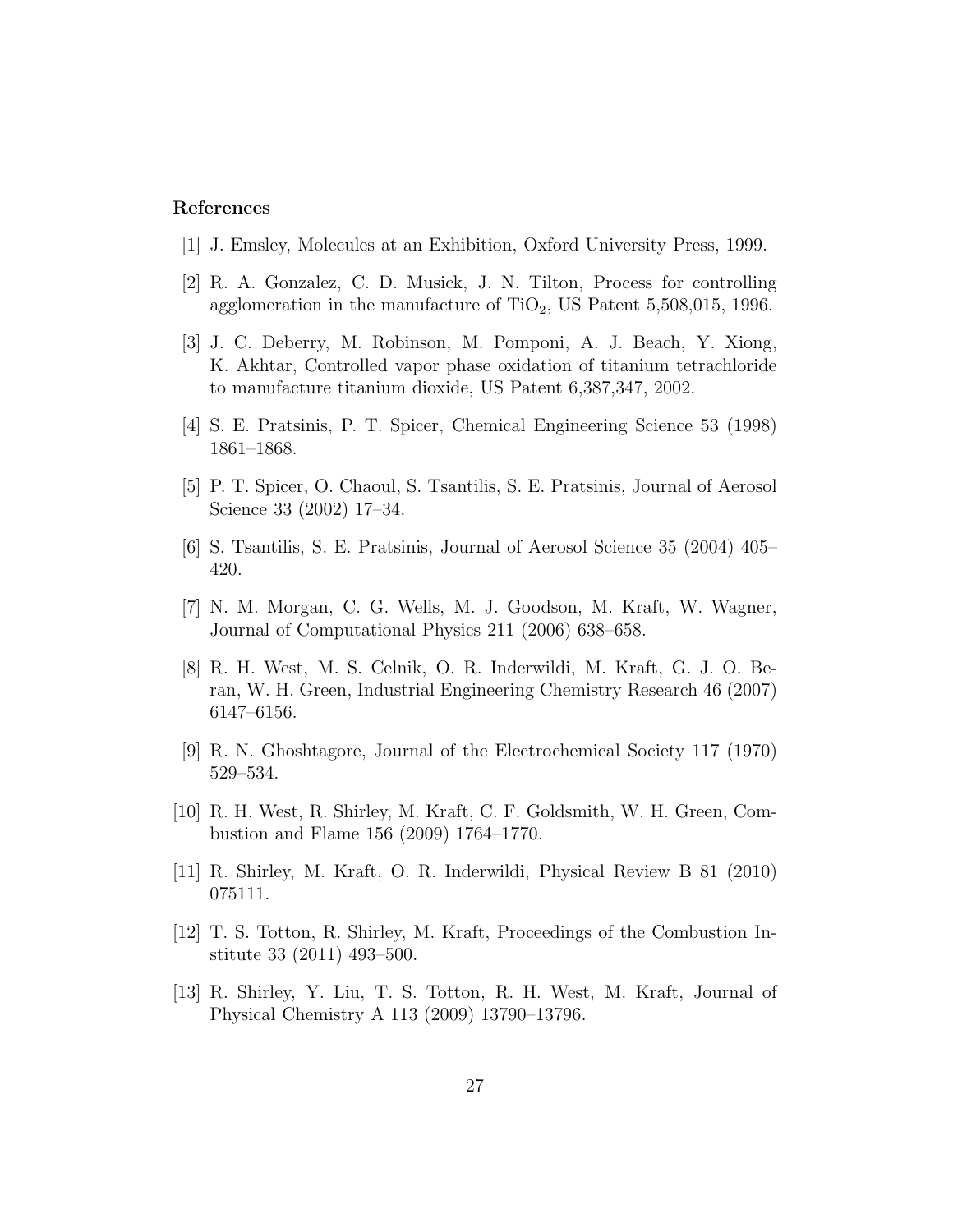- [14] R. Shirley, W. Phadungsukanan, M. Kraft, J. Downing, N. E. Day, P. Murray-Rust, The Journal of Physical Chemistry A 114 (2010) 11825– 11832.
- [15] R. D. Smith, R. A. Bennett, M. Bowker, Physical Review B 66 (2002) 035409.
- [16] U. Diebold, Surface Science Reports 48 (2003) 53–229.
- [17] M. Ramamoorthy, D. Vanderbilt, R. D. King-Smith, Physical Review B 49 (1994) 16721–16727.
- [18] P. J. D. Lindan, N. M. Harrison, M. J. Gillan, Physical Review Letters 80 (1998) 762–765.
- [19] L. A. Harris, A. A. Quong, Physical Review Letters 93 (2004) 086105.
- [20] D. C. Sorescu, J. T. Yates, The Journal of Physical Chemistry B 102 (1998) 4556–4565.
- [21] O. Inderwildi, M. Kraft, Chemical Physics and Physical Chemistry 8 (2007) 444–451.
- [22] M. Frenklach, Chemical Engineering Science 57 (2002) 2229–2239.
- [23] C. G. Wells, N. M. Morgan, M. Kraft, W. Wagner, Chemical Engineering Science 61 (2006) 158–166.
- [24] M. Celnik, R. Patterson, M. Kraft, W. Wagner, Journal of Computational Physics 228 (2009) 2758–2769.
- [25] M. Mehta, Y. Sung, V. Raman, R. O. Fox, Industrial & Engineering Chemistry Research 49 (2010) 10663–10673.
- [26] J. Akroyd, A. J. Smith, L. R. McGlashan, M. Kraft, Chemical Engineering Science 65 (2010) 5429–5441.
- [27] J. Akroyd, A. J. Smith, L. R. McGlashan, M. Kraft, Chemical Engineering Science 65 (2010) 1915–1924.
- [28] J. Akroyd, A. J. Smith, R. Shirley, L. R. McGlashan, M. Kraft, Chemical Engineering Science (2011) in press.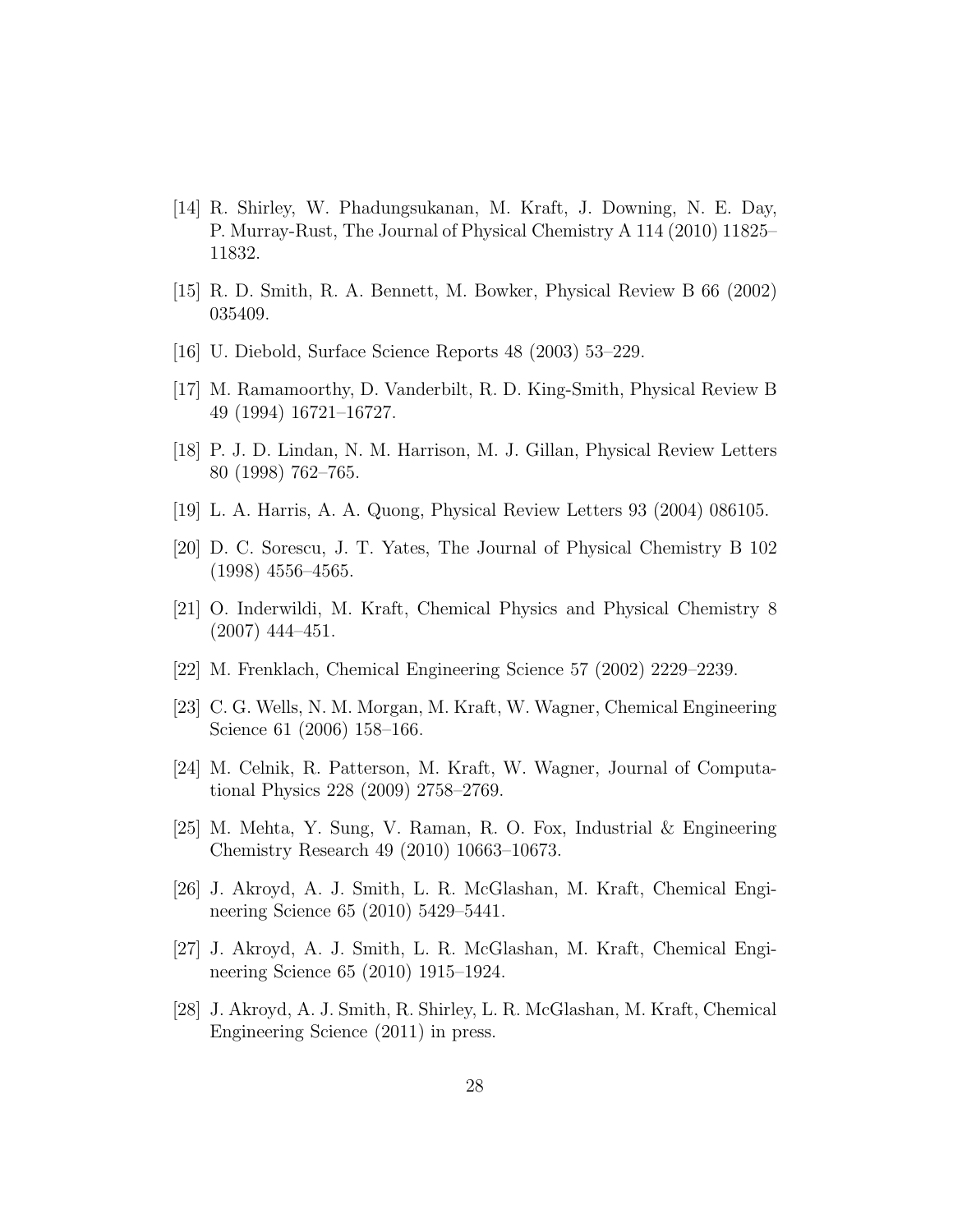- [29] S. Clark, M. Segall, C. Pickard, P. Hasnip, M. Probert, K. Refson, M. Payne, Zeitschrift Fur Kristallographie 220 (2005) 567–570.
- [30] J. Perdew, K. Burke, M. Ernzerhof, Physical Review Letters 77 (1996) 3865–3868.
- [31] D. Vanderbilt, Physics Review B 41 (1990) 7892–7895.
- [32] A. Kiejna, T. Pabisiak, S. Gao, Journal of Physics: Condensed matter 18 (2006) 4207–4217.
- [33] H. J. Monkhorst, J. D. Pack, Physical Review B 13 (1976) 5188–5192.
- [34] K. J. Hameeuw, G. Cantele, D. Ninno, F. Trani, G. Iadonisi, The Journal of Chemical Physics 124 (2006) 024708.
- [35] M. V. Ganduglia-Pirovano, A. Hofmann, J. Sauer, Surface Science Reports 62 (2007) 219–270.
- [36] R. Schaub, P. Thostrup, N. Lopez, E. Lægsgaard, I. Stensgaard, J. K. Nørskov, F. Besenbacher, Physical Review Letters 87 (2001) 266104.
- [37] S. Wendt, R. Schaub, J. Matthiesen, E. Vestergaard, E. Wahlstrm, M. Rasmussen, P. Thostrup, L. Molina, E. Lgsgaard, I. Stensgaard, B. Hammer, F. Besenbacher, Surface Science 598 (2005) 226–245.
- [38] R. A. van Santen, J. W. Niemantsverdriet, Chemical kinetics and catalysis, Plenum Press, 1995.
- [39] J. Herzler, P. Roth, Journal of Physical Chemistry A 101 (1997) 9341– 9343.
- [40] S. E. Pratsinis, H. Bai, P. Biswas, M. Frenklach, S. V. R. Mastrangelo, Journal of the American Ceramic Society 73 (1990) 2158–2162.
- [41] N. Govind, M. Petersen, G. Fitzgerald, D. King-Smith, J. Andzelm, Computational Materials Science 28 (2003) 250–258. Proceedings of the Symposium on Software Development for Process and Materials Design.
- [42] P. W. Atkins, Physical Chemistry, Oxford University Press, 1998.
- [43] R. H. West, G. J. O. Beran, W. H. Green, M. Kraft, Journal of Physical Chemistry A 111 (2007) 3560–3565.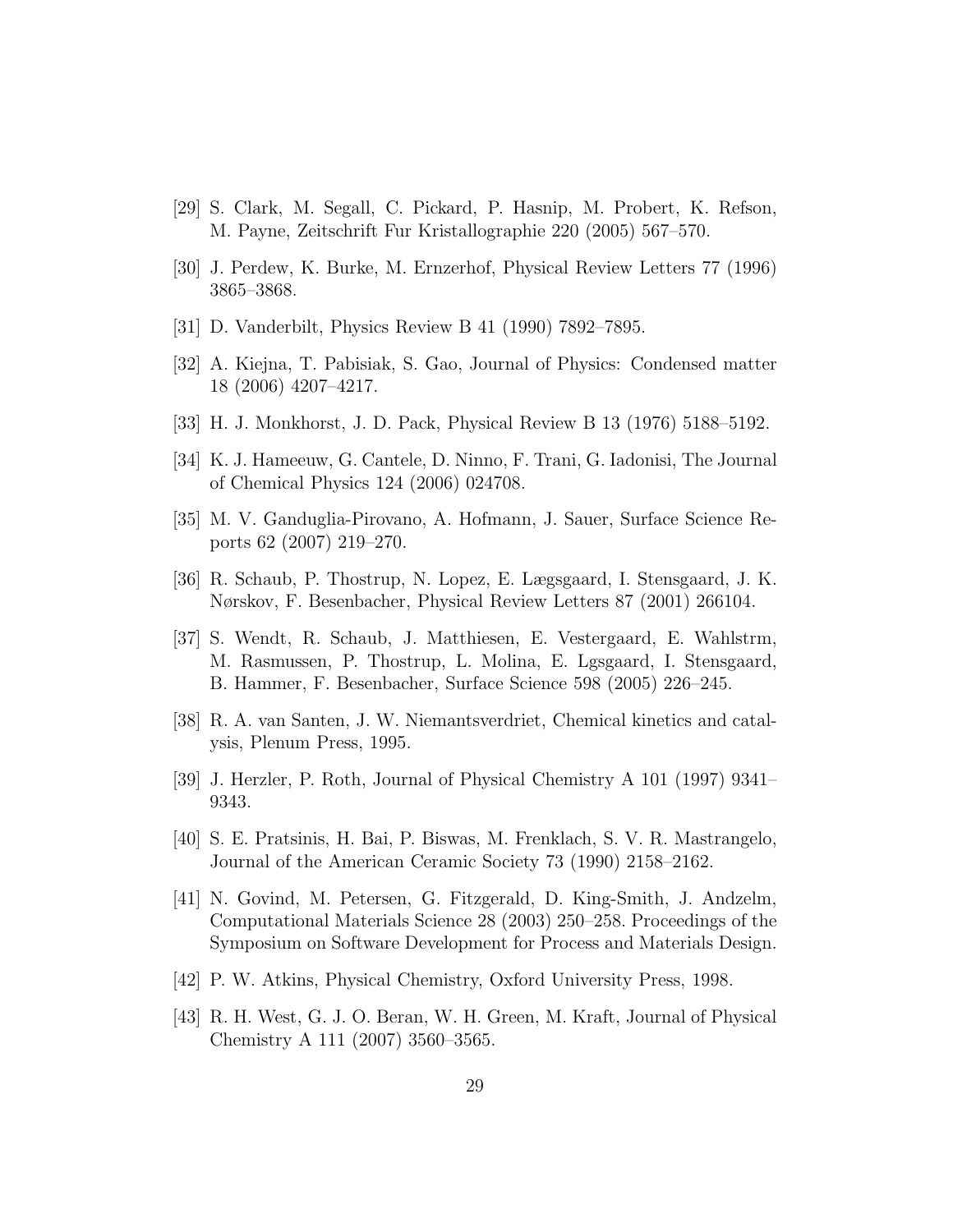- [44] M. Rasmussen, L. Molina, B. Hammer, Journal of Chemical Physics 120 (2004) 988–997.
- [45] D. G. Goodwin, in: M. Allendorff, F. Maury, F. Teyssandier (Eds.), Chemical Vapor Deposition XVI and EUROCVD 14, volume 2003-08 of ECS Proceedings, The Electrochemical Society, The Electrochemical Society, Pennington, New Jersey, USA, 2003, pp. 155–162.
- [46] O. Deutschmann, Computational Fluid Dynamics Simulation of Catalytic Reactors, Wiley, 2008.
- [47] R. Raghavan, Measurement of the High-Temperature Kinetics of Titanium Tetrachloride (TiCl4) Reactions in a Rapid Compression Machine, Ph.D. thesis, Case Western Reserve University, http://www.case.edu/cse/eche/people/students/theses/RaghavanRam-PhD.pdf, 2001.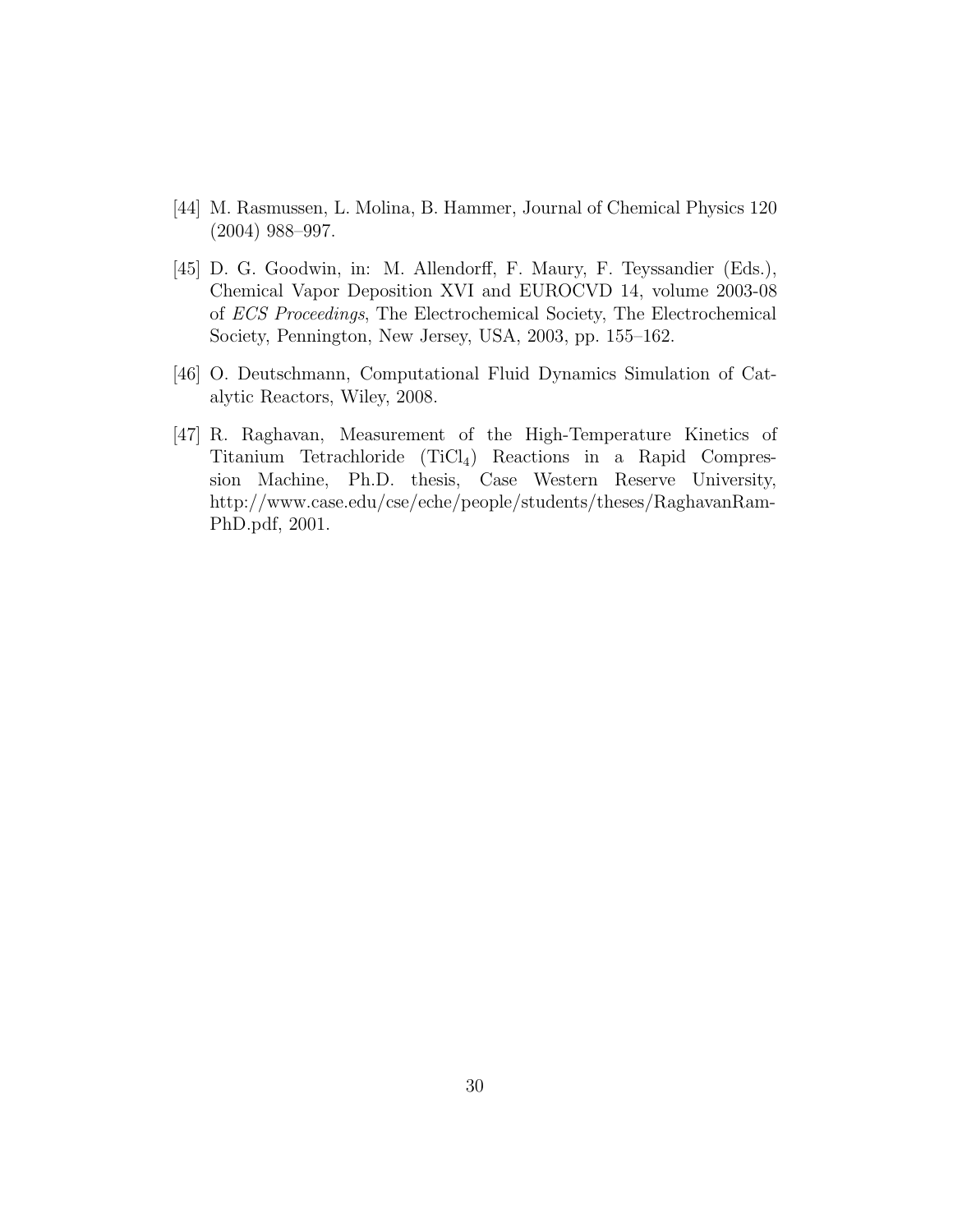**Output file [Click here to download Supplementary Material: adsorbed.castep](http://ees.elsevier.com/cnf/download.aspx?id=58943&guid=771fb146-f37b-45ef-a09e-f544e803f62d&scheme=1)**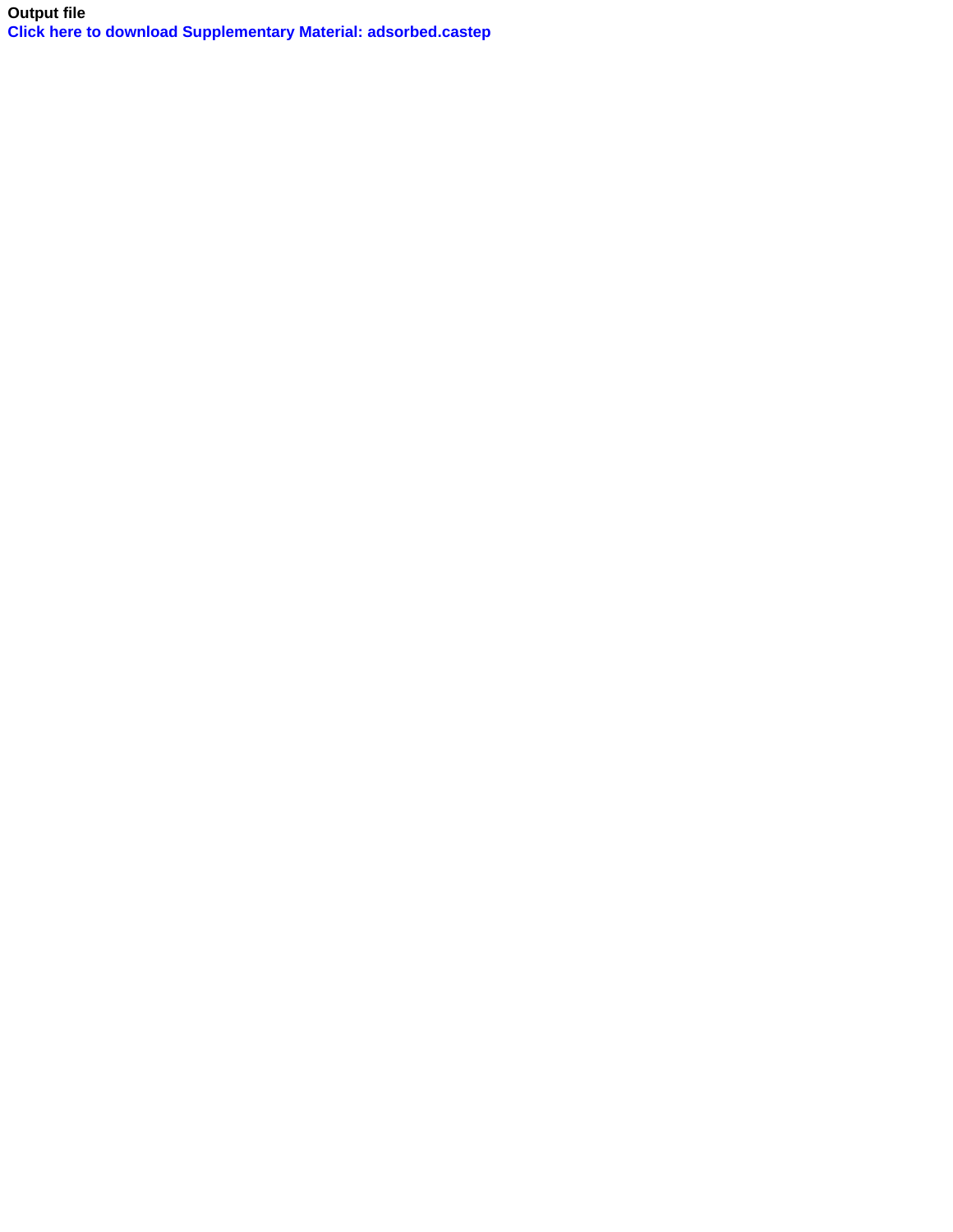**Output file [Click here to download Supplementary Material: desorbed.castep](http://ees.elsevier.com/cnf/download.aspx?id=58944&guid=c4ba4cde-dc20-4969-a01e-4e5ee4fba9a2&scheme=1)**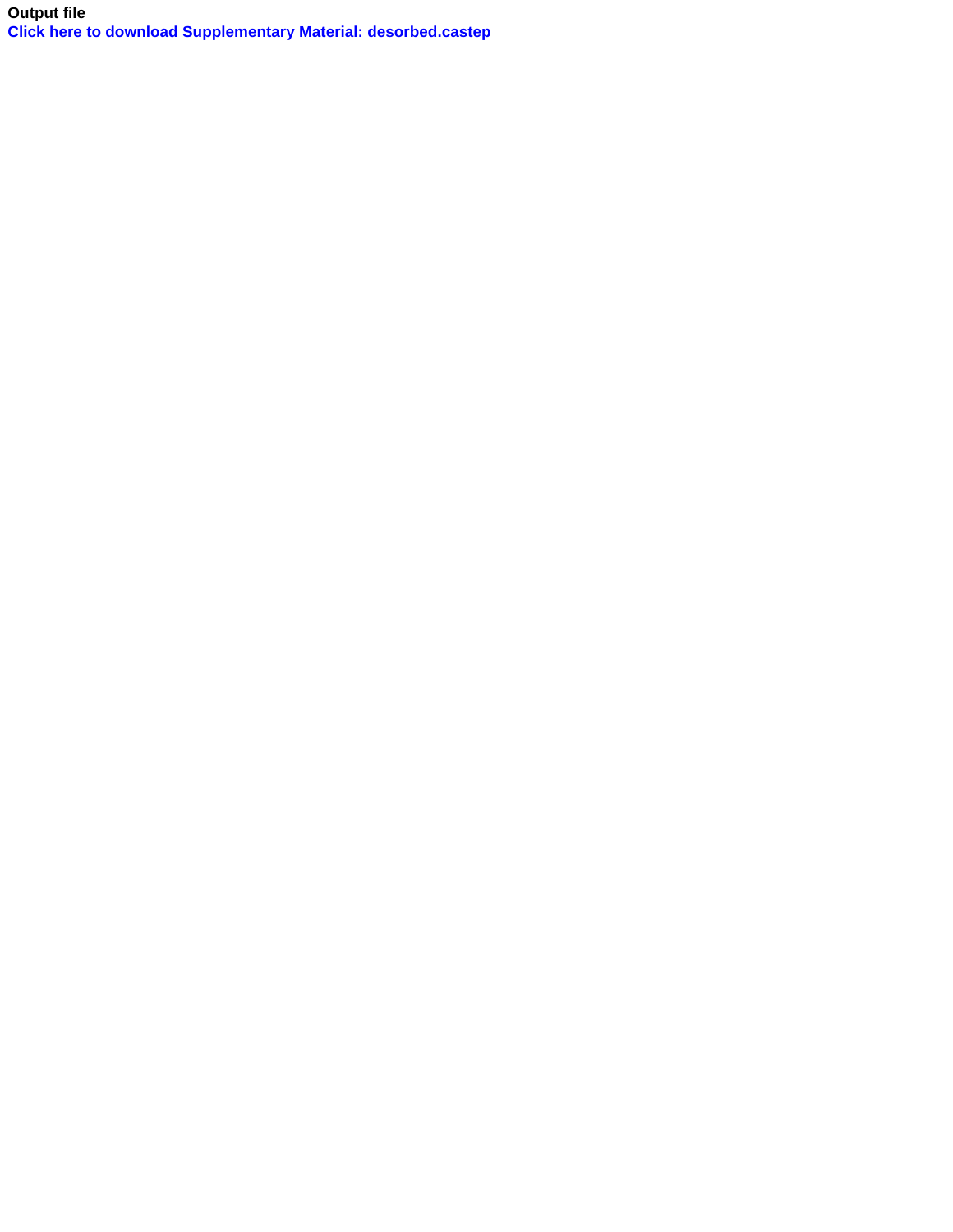**Kinetic model [Click here to download Supplementary Material: gas.cti](http://ees.elsevier.com/cnf/download.aspx?id=58945&guid=e4c05a1d-ab4b-492f-8991-b9ed11083d9c&scheme=1)**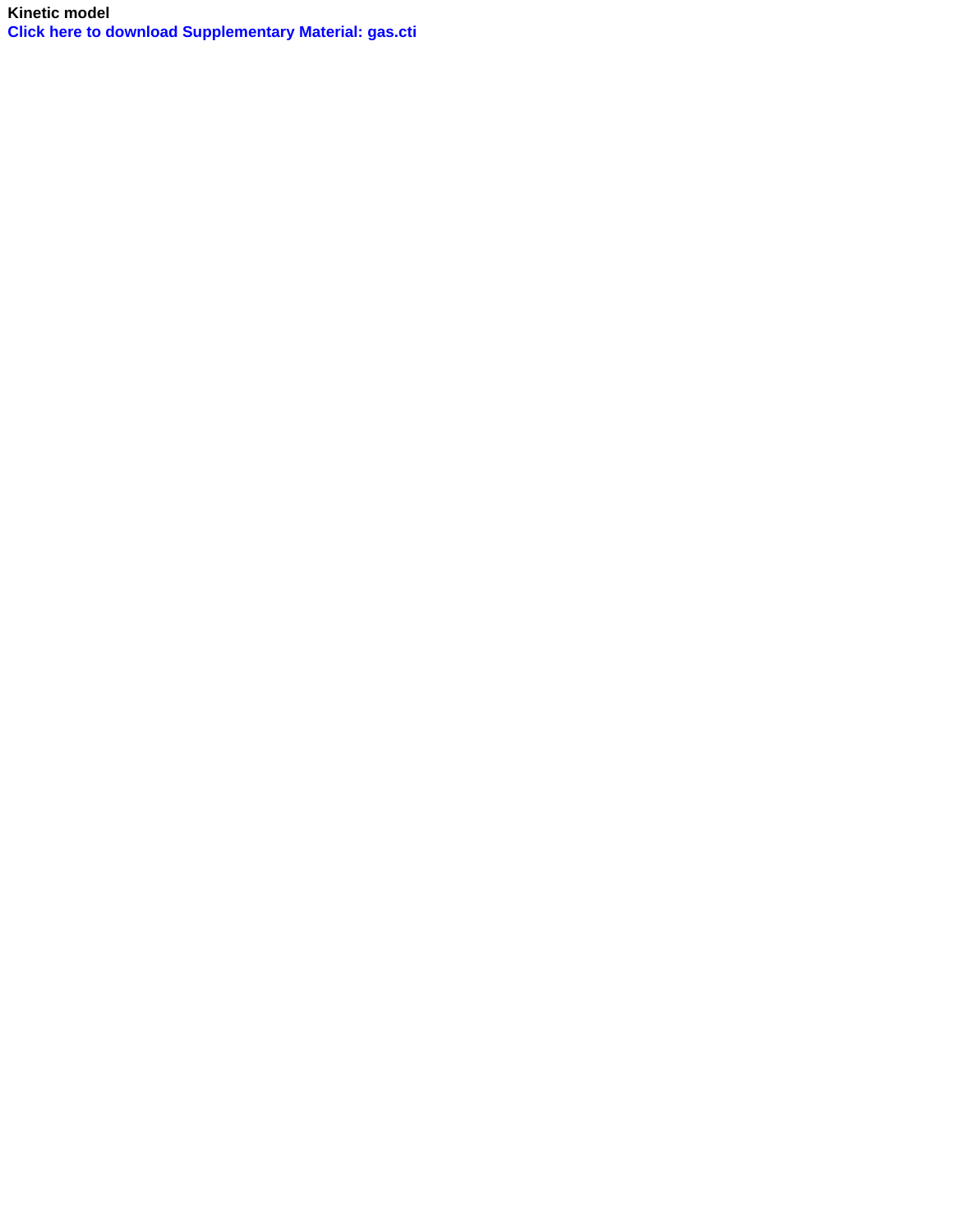**Output file [Click here to download Supplementary Material: surface.cti](http://ees.elsevier.com/cnf/download.aspx?id=58946&guid=5771ab07-b3c5-40c2-bb29-607c4b521053&scheme=1)**